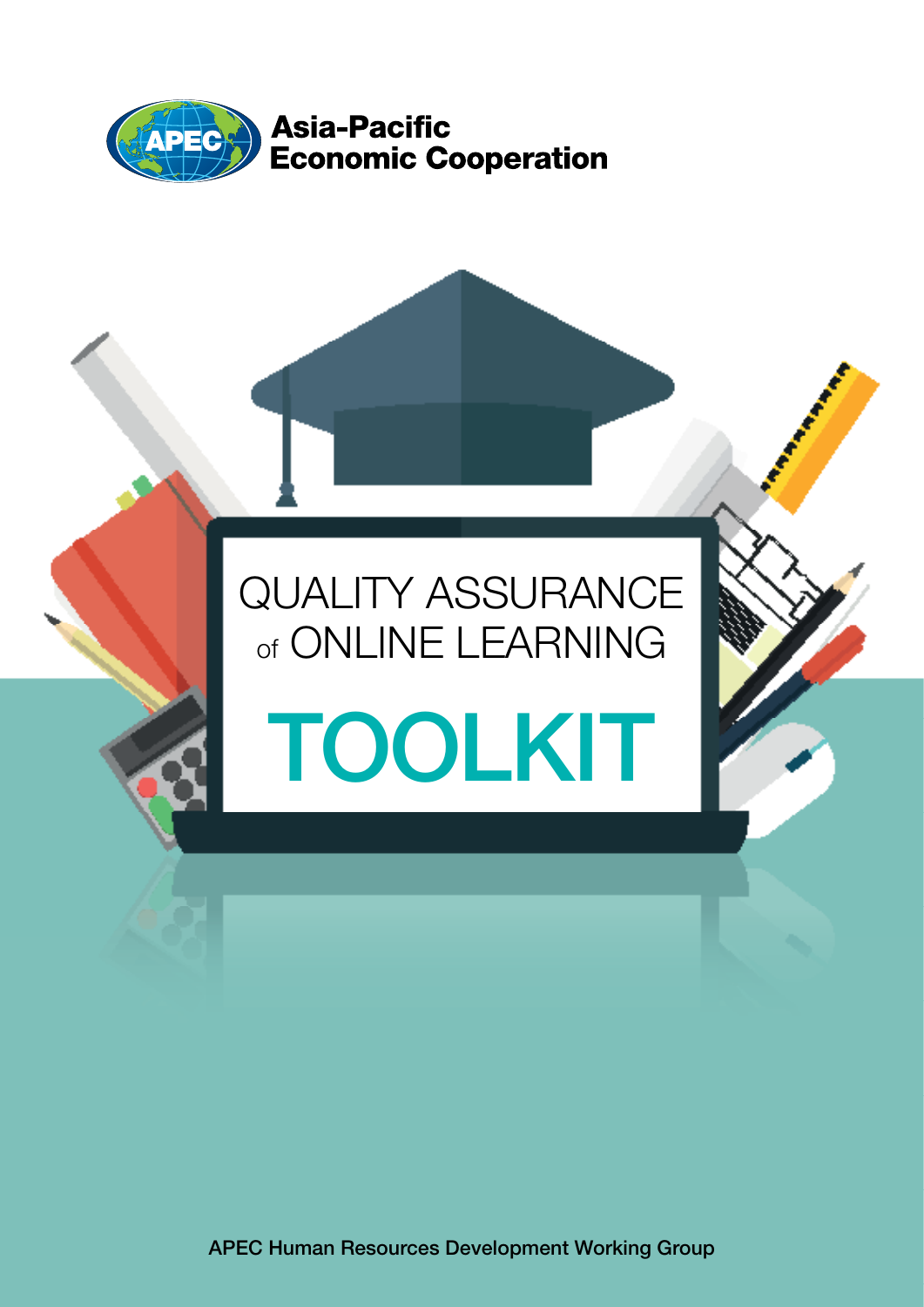APEC Project: HRD 14 2016S

Produced by The University of Melbourne Victoria 3010 Australia Tel: (61) 3 9035 5511

For Asia-Pacific Economic Cooperation Secretariat 35 Heng Mui Keng Terrace Singapore 119616 Tel: (65) 68919 600 Email: infor@apec.org Website: www.apec.org

© 2019 APEC Secretariat

APEC#219-HR-01.5





**Australian Government** 

**Department of Education**

**Tertiary Education Quality and Standards Agency**



This discussion paper and toolkit were commissioned by the Department of Education and Training and the Tertiary Education Quality and Standards Agency (TEQSA), with research assistance from the Melbourne Centre for the Study of Higher Education at The University of Melbourne.

The views expressed in the document are not necessarily the views of the Australian Government.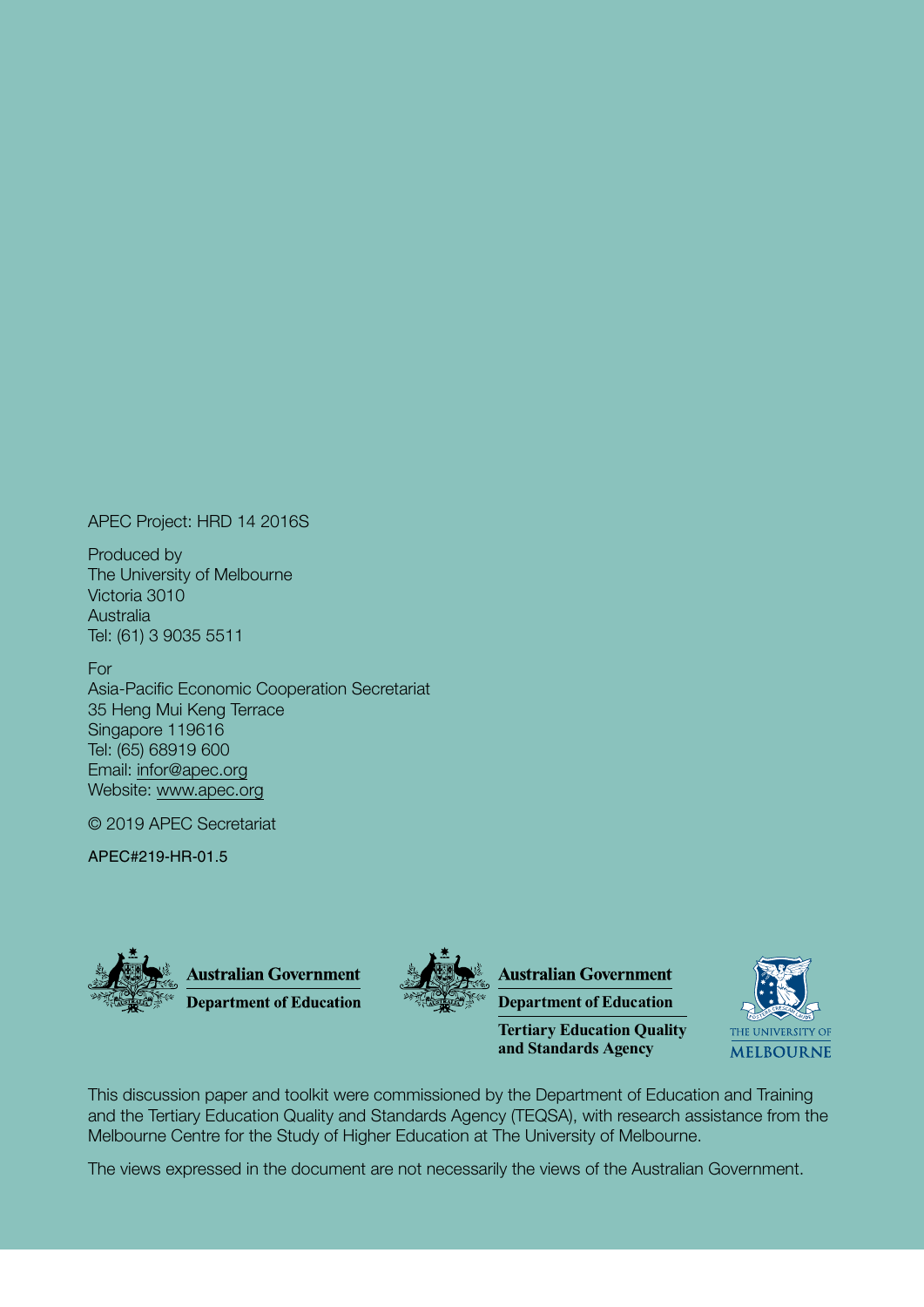## **Contents**

| Introduction                                            | 4  |
|---------------------------------------------------------|----|
| Domain 1: Leadership and management                     | 10 |
| Domain 2: Staffing profile and professional development | 12 |
| Domain 3: Review and improvement                        | 14 |
| Domain 4: Resources                                     | 21 |
| Domain 5: Student information and support               | 23 |
| Domain 6: Student experience                            | 25 |
| Domain 7: Curriculum design                             | 27 |
| Domain 8: Assessment and integrity                      | 29 |
| Domain 9: Learning outcomes                             | 32 |
| Conclusion                                              | 34 |
| Resources                                               | 35 |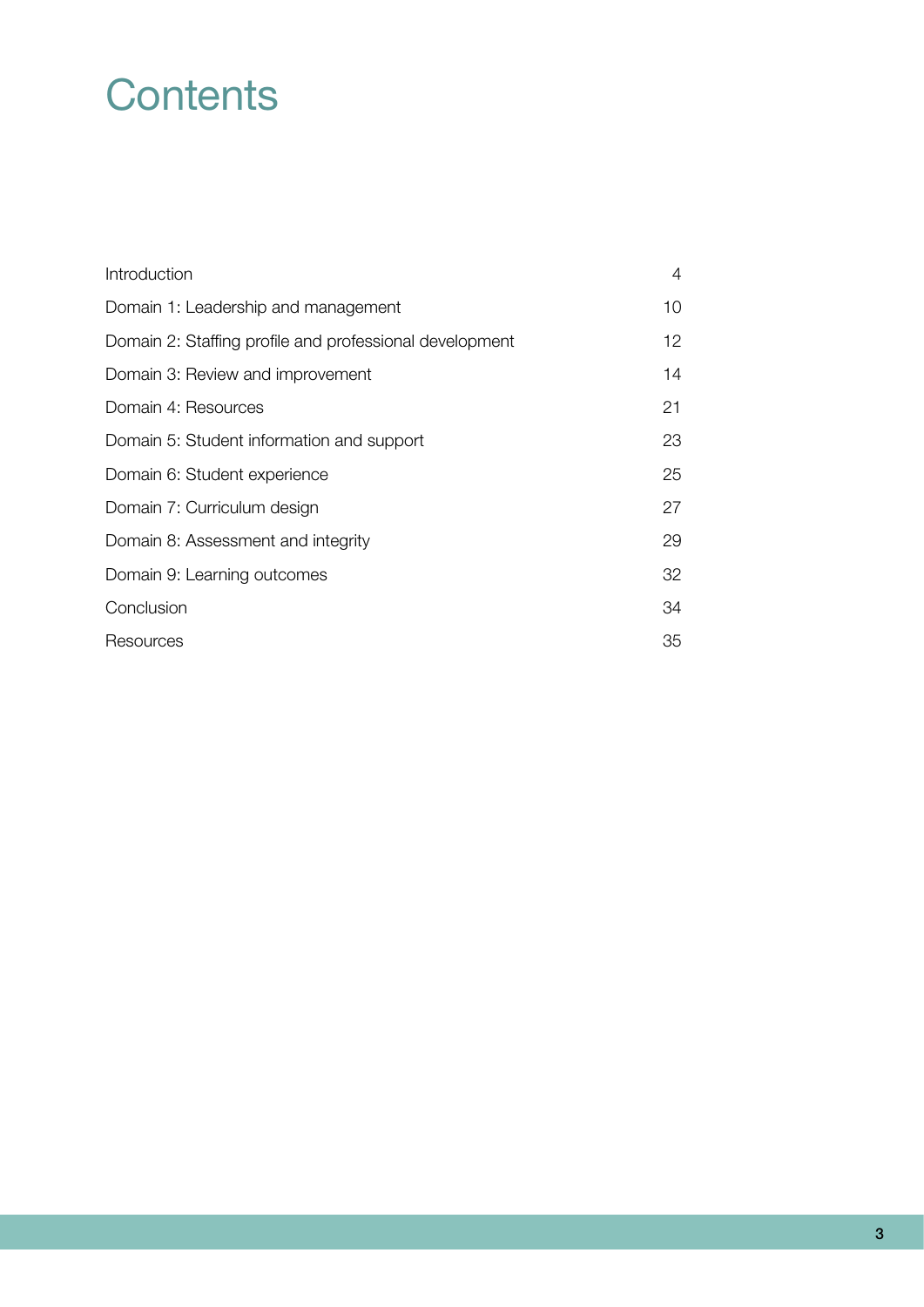## <span id="page-3-0"></span>Introduction

This toolkit has been developed in response to the growth of online and blended education in higher education in APEC economies over the last decade.

This toolkit has been developed in collaboration with a wide range of stakeholders. In 2016, experts from government, quality assurance agencies and higher education institutions from 13 APEC economies gathered together at the APEC Quality Assurance of Online Learning Workshop to discuss and refine the draft toolkit. Further validation workshops were scheduled in Viet Nam, Indonesia and Mexico in 2017. All of this feedback has been instrumental in preparing this document.

As online education methods grow and diversify, the need to ensure that these new forms of delivery support rather than reduce the value, quality and validity of higher education qualifications is important. Additionally, as the use of online technologies becomes more integrated into traditional teaching and learning, the need to recognise the outcomes of higher education regardless of delivery mode has become a priority.

In many economies, agencies are developing approaches towards the quality assurance of online and blended education. For some economies, online education remains on the fringe of systems that account for higher education quality. Other approaches consider online and blended learning within already established quality assurance systems.

This toolkit supports an integrated model of quality assurance whereby each domain can apply to any mode of delivery. However, this toolkit provides an approach to the quality

assurance of each domain that is specific to online or blended education.

Together, the domains represent a holistic vision of a 'quality culture' for online and blended education.

This toolkit is informed by current and emerging research into institutional practices for online and blended education. The quality of institutional practice is stimulated through external or regional quality assurance systems that recognise the specific approaches to assessing the standard of online and blended delivery.

A broad suite of frameworks, rubrics, assessment criteria, and systems for the quality assurance of higher education have also been considered in developing the toolkit. These include frameworks, like the following four domestic approaches, that assess online and blended programs, and others that assess programs regardless of mode.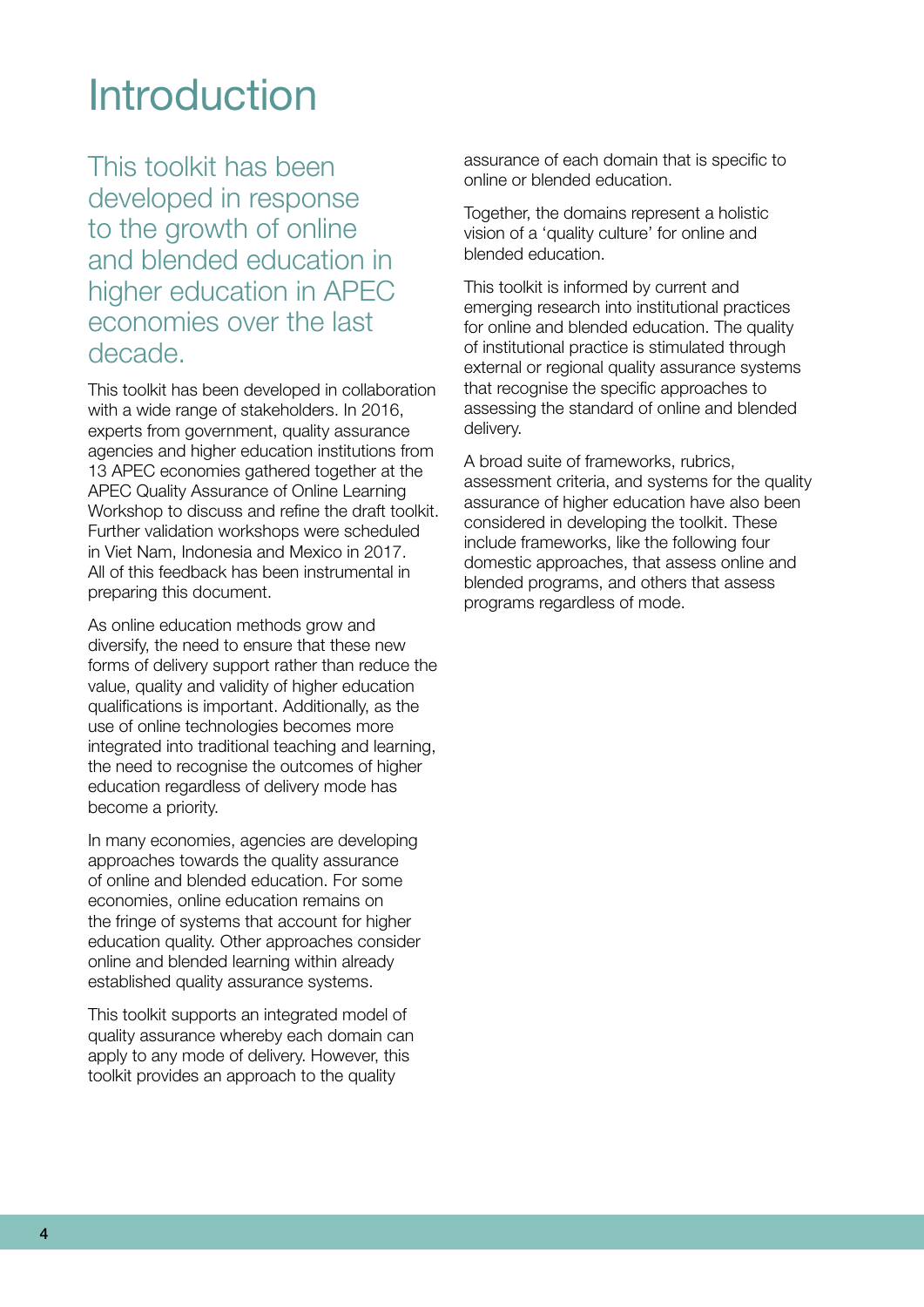#### Quality Matters: The United States

Quality Matters is a non-profit organisation comprised of online quality assurance experts working to promote and improve the quality of online education and student learning domestically and internationally. The Quality Matters Framework is a recognised peer review framework that measures quality in blended and online course design and uses the Quality Matters Rubric to examine course quality and provide feedback for improvement to the institution. Each course submitted to Quality Matters will be reviewed by a team comprised of a Master Reviewer and two Peer Reviewers, one of whom is external to the organisation.

#### Quality Matters Framework

The Quality Matters Framework assesses against eight quality standards:

- » Course Overview and Introduction
- » Learning Objectives (Competencies)
- » Assessment and Measurement
- » Instructional Materials
- » Course Activities and Learner Interaction
- » Course Technology
- » Learner Support
- » Accessibility and Usability

Source: www.qualitymatters.org

#### Asian Association of Open Universities (AAOU) Quality Assurance Framework

The Asian Association of Open Universities (AAOU) is a non-profit organisation of higher learning institutions that are primarily concerned with open and distance education. It strives to widen the educational opportunities available to all people in Asia and to improve the quality of the institutions in terms of their educational management, teaching and research.

The AAOU Quality Assurance Framework has nine components and each component includes statements of best practice. The nine components include:

- » Policy and Planning
- » Internal Management
- » Learners and Learners' Profiles
- » Infrastructure, Media and Learning Resources
- » Learner Assessment and Evaluation
- » Research and Community Services
- » Human Resources
- » Learner Support Program Design and Curriculum Development
- » Course Design and Development

Source: aaou.ouhk.edu.hk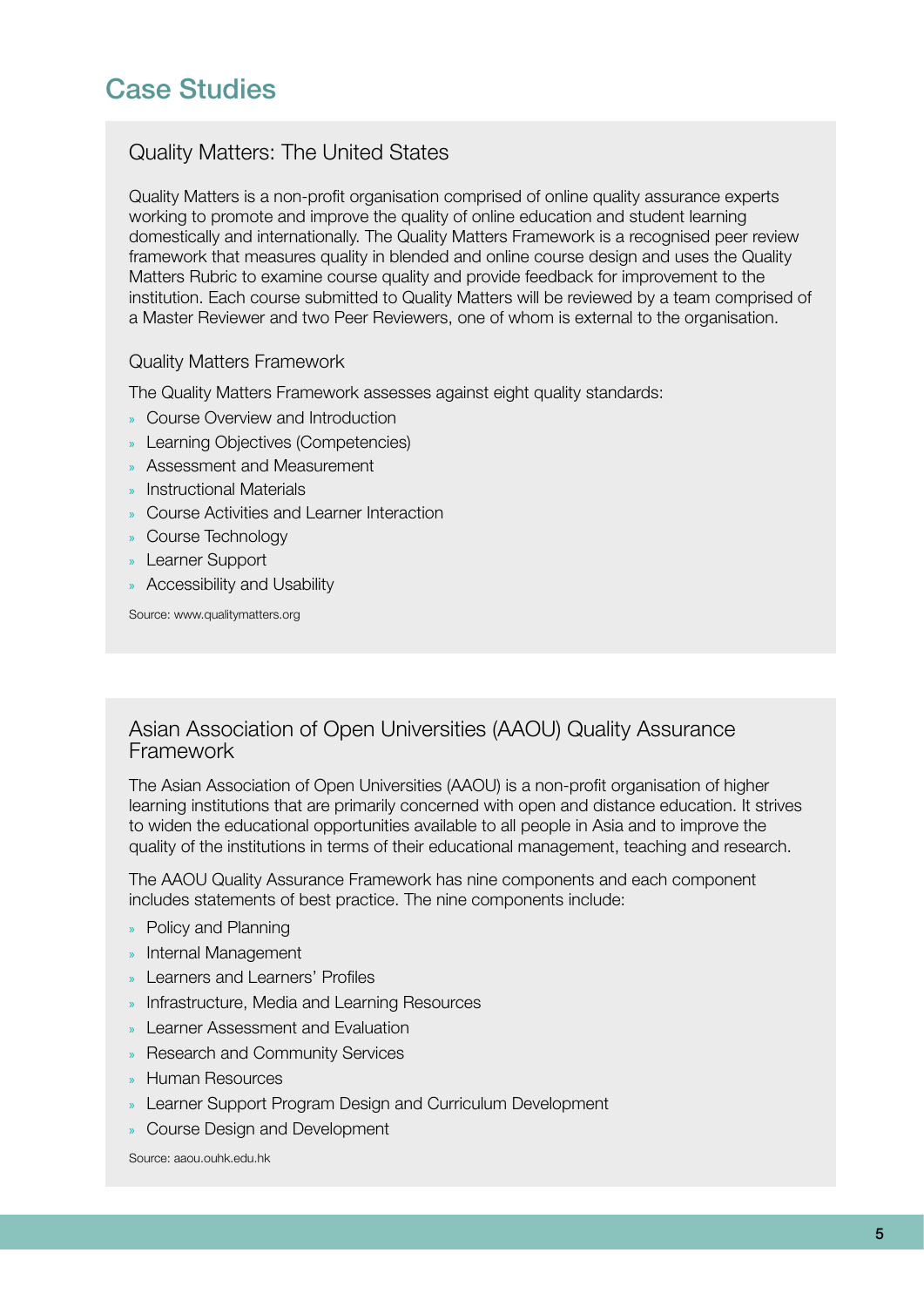#### Approach to accreditation of online learning programmes: Hong Kong, China

Given the emerging demand of quality online learning programmes in Hong Kong, China, the Hong Kong Council for Accreditation of Academic and Vocational Qualifications (HKCAAVQ) has developed the following approach to accredit both local and non-local online programmes.

#### In an online learning programme, the following aspects need to be examined:

(a) Teaching and Learning. An operator will have to provide evidence that the online or blended learning experience is effective to deliver the intended learning outcomes and programme content. At the same time, programme development staff must be able to explain the rationale for the choice of the teaching and learning methods and their relevance for online delivery.

(b) Student Assessment. With the use of technology to monitor the outcomes of student learning, an operator will have to provide evidence that there is an appropriate balance of formative and summative assessment, that the assessment methods are adequate to demonstrate achievement of the intended learning outcomes and required standards, and that students' progress is tracked and that timely feedback is provided. Assessment results must be evaluated through learning analytics to assess the attainment of the learning outcomes and whether the academic standards are upheld. To ensure that a student who is enrolled in the programme is also the same student who completes the assessment tasks, an operator will have to provide evidence that it has in place an effective mechanism and infrastructure to authenticate the identity of students.

(c) Student/Learner Support Service. An operator will have to ensure that the electronic learning management platform is available, viable and reliable to provide students with administrative, academic and technical support at times that suit students' learning at flexible hours and locations.

**(d) Staffing and Staff Development.** An operator will have to provide evidence that staff can master the electronic learning platform to design course content for online teaching, learning and assessment. Moreover, staff will need the capacity to interpret learning analytics to evaluate the effectiveness of the teaching, learning and assessment activities. For staff who do not have the necessary skills, an operator will have to provide evidence that these staff are given development opportunities.

(e) Financial and Physical Resources. For online delivery, sufficient resources related to content development, technology infrastructure, continuous development of all relevant staff, new academic/ teaching, administrative and technical staff, hosting and maintenance are needed. Therefore, an operator will have to provide evidence that there is sufficient funding for start-up and on-going investment in the electronic learning platform for online delivery. For on-going maintenance, an operator will have to provide evidence that the electronic learning platform is available and reliable to support students' learning in a timeframe that fits their learning patterns.

(f) Quality Assurance. With the use of technology, an operator should be able to capitalise on the learning analytics to gain insight into different aspects of student's learning for continuous improvement. As such, an operator will have to provide evidence that it uses learning analytics to evaluate the effectiveness of the online learning programme, including the extent to which the learning goals are achieved, and uses the results of its evaluations to enhance the attainment of the learning outcomes.

Source: www.hkcaavq.edu.hk/en/services/accreditation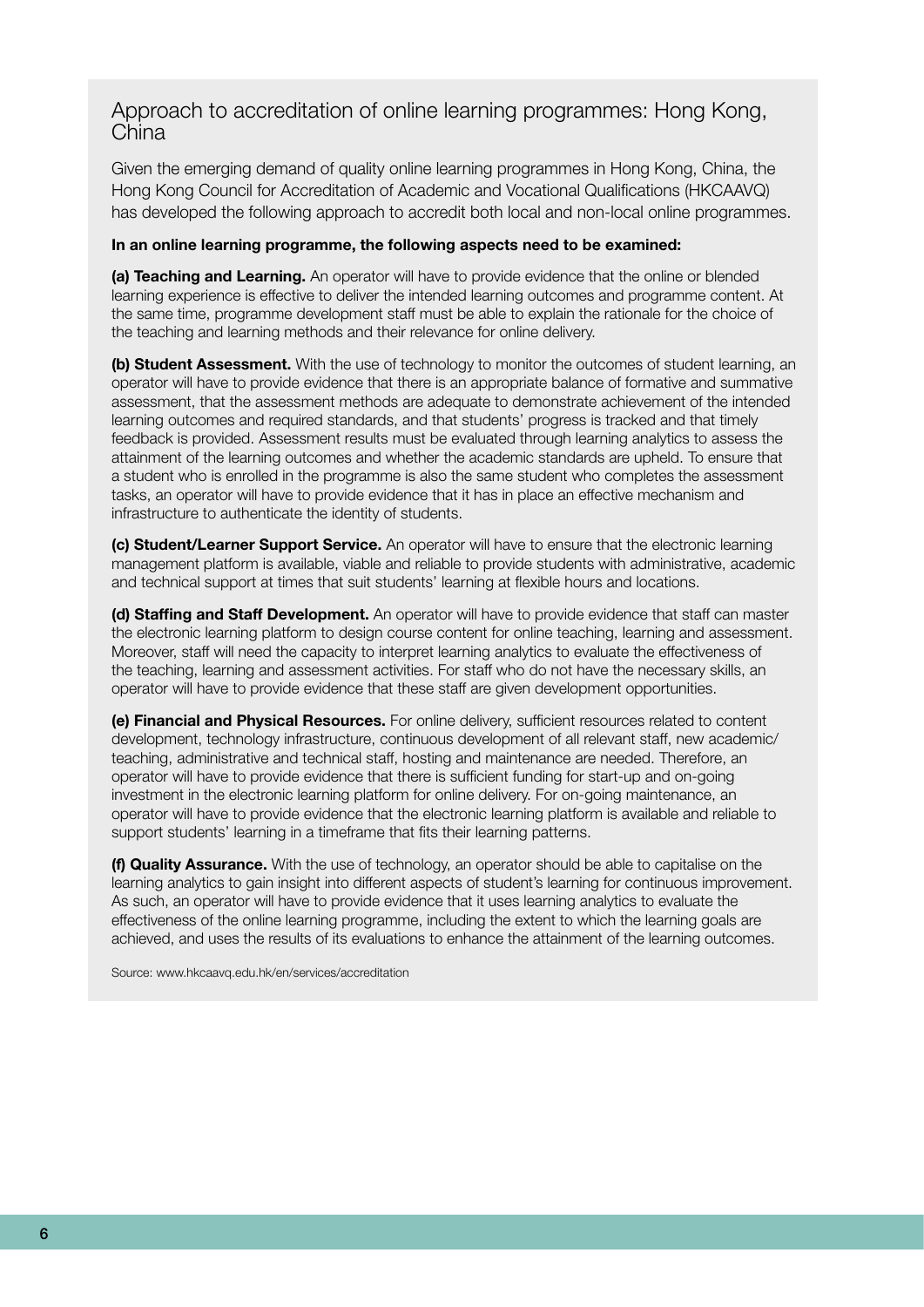#### An integrated approach to quality assurance: Malaysia

The Malaysian Quality Assurance Agency (MQA) has developed an integrated code of practice on criteria and standards for higher education in Malaysia regardless of the mode of delivery. This code of practice is benchmarked against international good practices and is nationally accepted by stakeholders through consultations. The code provides a guideline of general requirements in nine key areas.

### The Nine Malaysian QA Criteria

| Vision, Mission,<br><b>Educational Goals and</b><br><b>Learning Outcomes</b> | Curriculum Design and<br>Delivery  | <b>Assessment of Students</b>           |
|------------------------------------------------------------------------------|------------------------------------|-----------------------------------------|
| Student Selection and<br><b>Support Services</b>                             | <b>Academic Staff</b>              | <b>Educational Resources</b>            |
| Programme Leadership<br>and Administration                                   | Programme Monitoring<br>and Review | <b>Continual Quality</b><br>Improvement |

Source: www.mqa.gov.my/PortalMQAv3/red/en/qa.cfm

#### Blended Learning for Quality Higher Education: Selected Case Studies on Implementation from Asia-Pacific

UNESCO Bangkok in partnership with The Education University of Hong Kong (EdUHK) launched a two-year project to build the capacity of higher education institutions (HEIs) for blended learning. Blended Learning for Quality Higher Education presents a framework and self-assessment tool developed from a holistic view of building institutional capacity to drive, sustain, and scale up blended learning. It incorporates case studies from experienced HEIs in the region to demonstrate how the framework and its dimensions could be operationalised, and how the gaps identified in the selfassessment exercise could be addressed.

Source:

http://bangkok.unesco.org/content/blended-learning-quality-higher-education-selected-case-studies-implementation-asia-pacific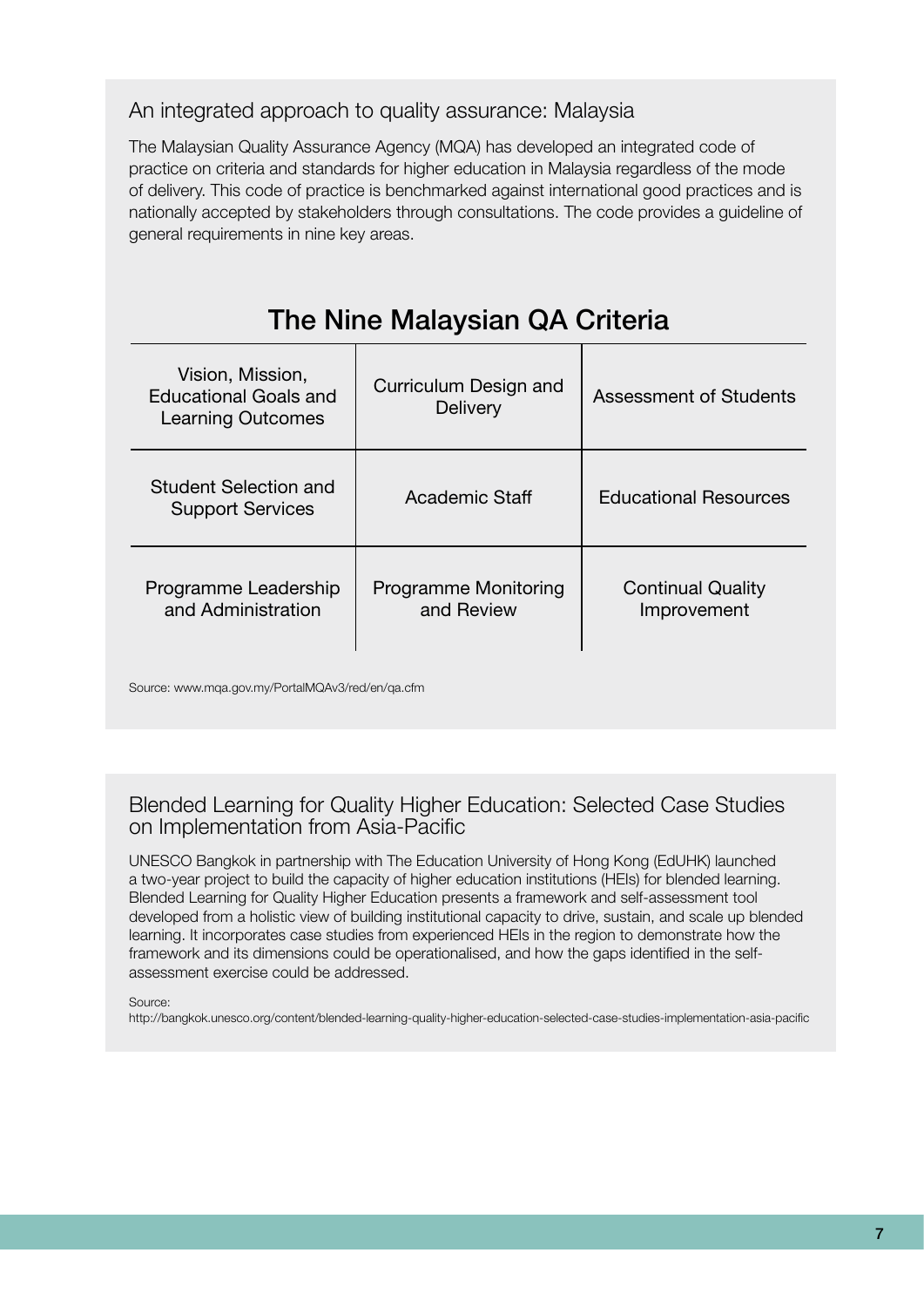This toolkit and its domains have been developed to stimulate conversations and help guide the development of consistent approaches to the QA of online education at the policy, regulatory and institutional level. The toolkit comprises the following five elements:

- » Domains represent assessable areas of institutional practice
- » Principles provide a statement of good practice
- » Research findings summarise recently tried and tested quality models
- » Focus points challenge institutional practices
- » Evidence demonstrates the application of the principles in practice.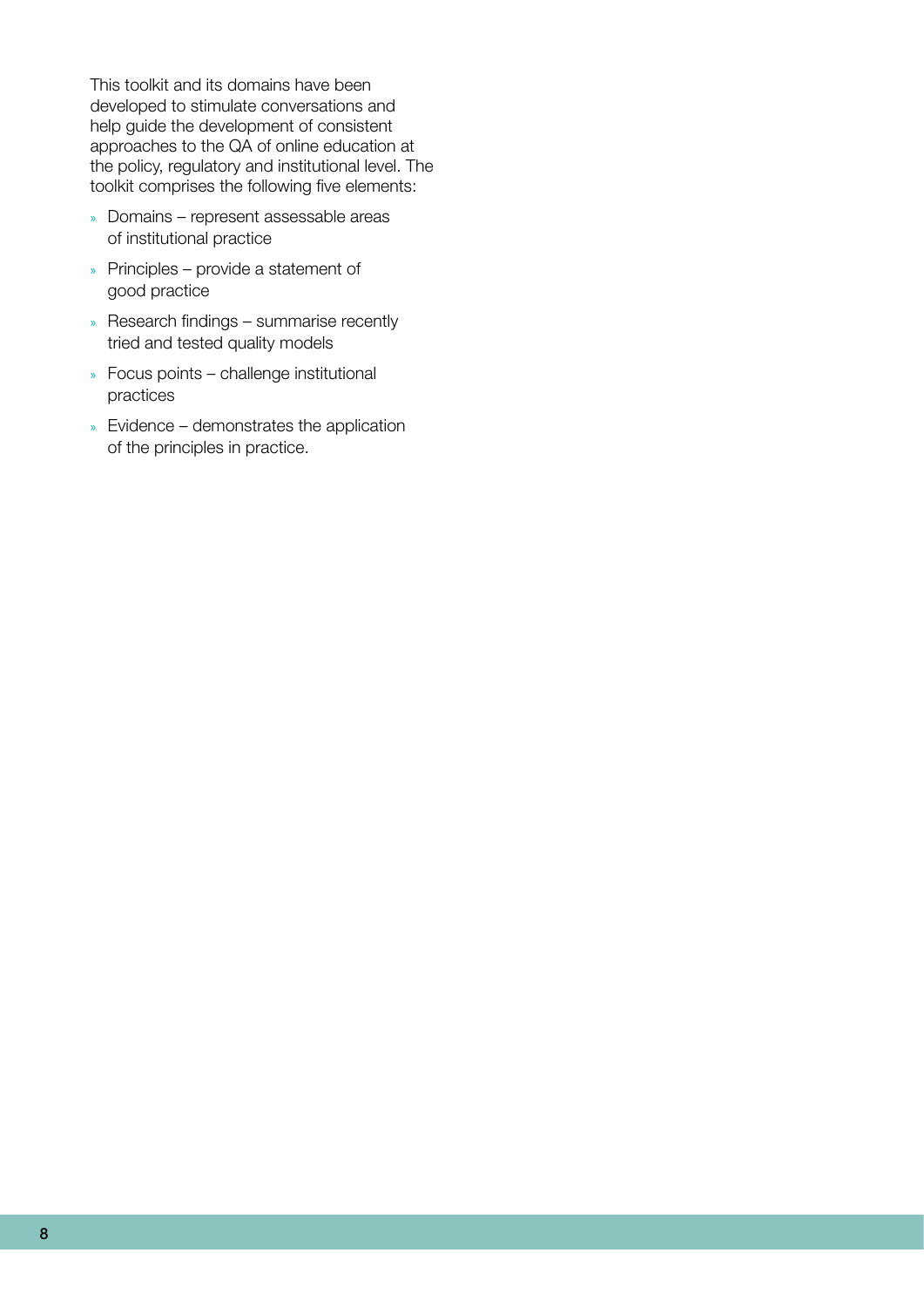#### Figure 1: Domains and their contexts



Source: Adapted from Ossiannilsson 2012

### Quality domains

The domains (Figure 1) represent areas of institutional practice that quality assurance practitioners can assess in relation to the delivery of online and blended education. They represent distinct operational but interconnected facets of higher education practice that can be assessed by external agencies and integrated into internal institutional systems. The domains are consistent with findings from meta-analysis of quality models that showed most frameworks relate to three areas and six dimensions.

As the domains are generated from areas of institutional practice that in themselves do not have a hierarchical ranking, the domains should not be given a hierarchical order. That is, the domains are all equally important and the numbering in this toolkit is for ease of reference rather than an implied order or hierarchy.

Finally, the three areas of:

- » student achievement
- student engagement; and
- » innovation culture

in the inner circle are not static but apply across all domains.

#### Tools and resources

This toolkit includes a number of tools in the form of existing resources, examples and case studies, to assist economies to develop a consistent approach to QA of online education. These are not intended to capture all available resources and may be added to over time. Further, an additional domain could be added that refers specifically to cultural and/or contextual issues of the economy utilising the toolkit.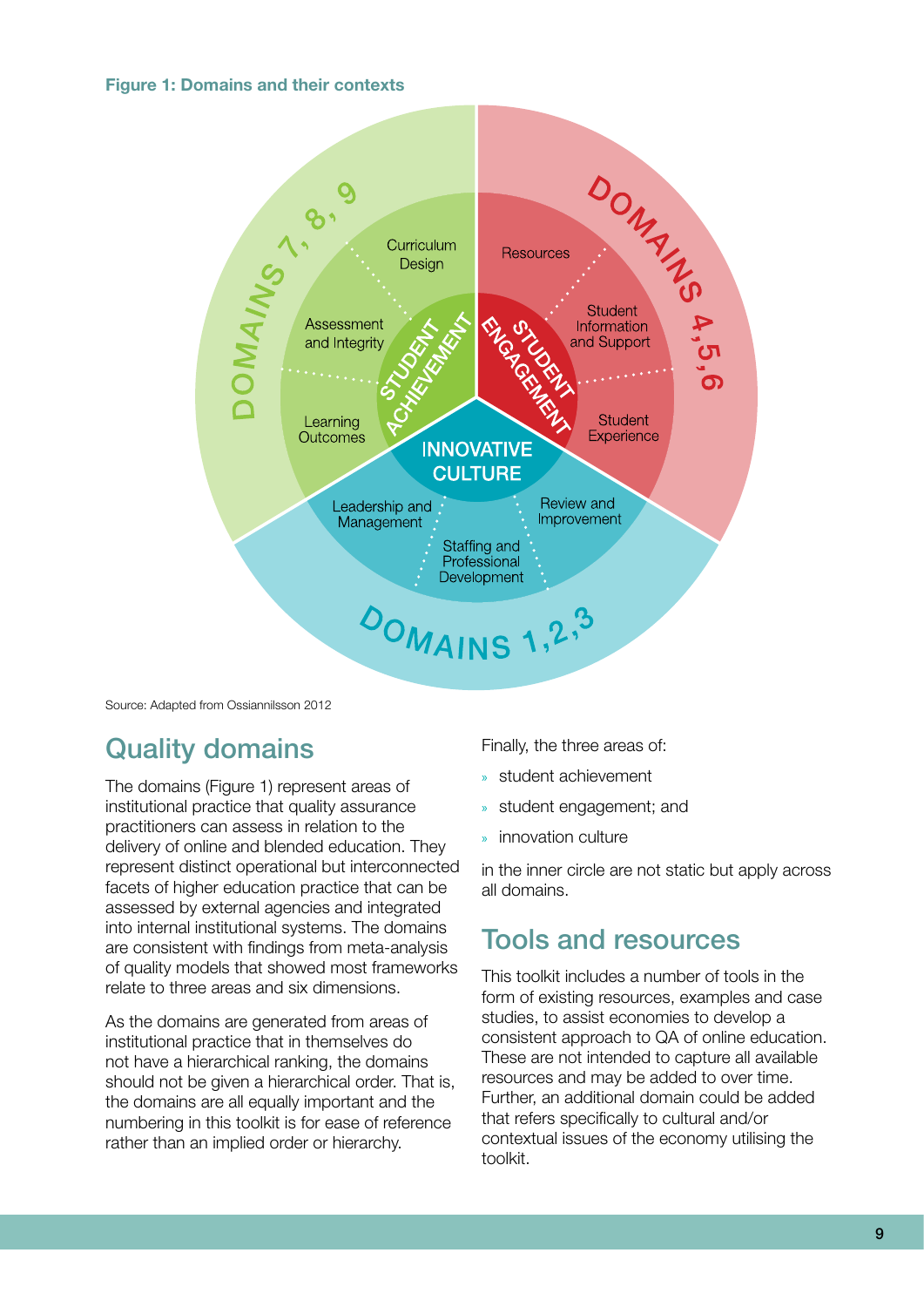## <span id="page-9-0"></span>DOMAIN 1: Leadership and management

### **Principle**

Leadership and management actively support the realisation of quality online and blended education by developing strategic plans, creating performance indicators and by influencing the culture of quality within an institution.

## Research findings

- » Without active support from leaders for the quality of online or blended programs, institutions will be unlikely to achieve status as a quality provider of online education.
- » Realising a culture that values innovation in teaching and learning through technology requires influence from leaders.
- » Leaders and managers at all levels must make decisions to invest in staff, infrastructure and systems for online and blended learning.

### Focus points

- » Do the institutional missions, goals and objectives include the delivery of quality online or blended education?
- » Are leaders aware of how online or blended programs are quality assured?
- » Do key documents, such as institutional quality assurance policies, provide for online or blended delivery?
- » Is there a dedicated leadership position or organisational unit responsible for the quality or management of online or blended education?

#### **Evidence**

- » Strategic plans and other key documents include a vision for providing quality online education.
- » A leader, who is expert in the field of online education, is appointed to the staff.
- » Institutional budgets reflect investment in online infrastructure or systems.
- » Timely actions are undertaken in response to cyclical reviews of online or blended programs.
- » The institution has appropriately dedicated staff to deliver online learning capability.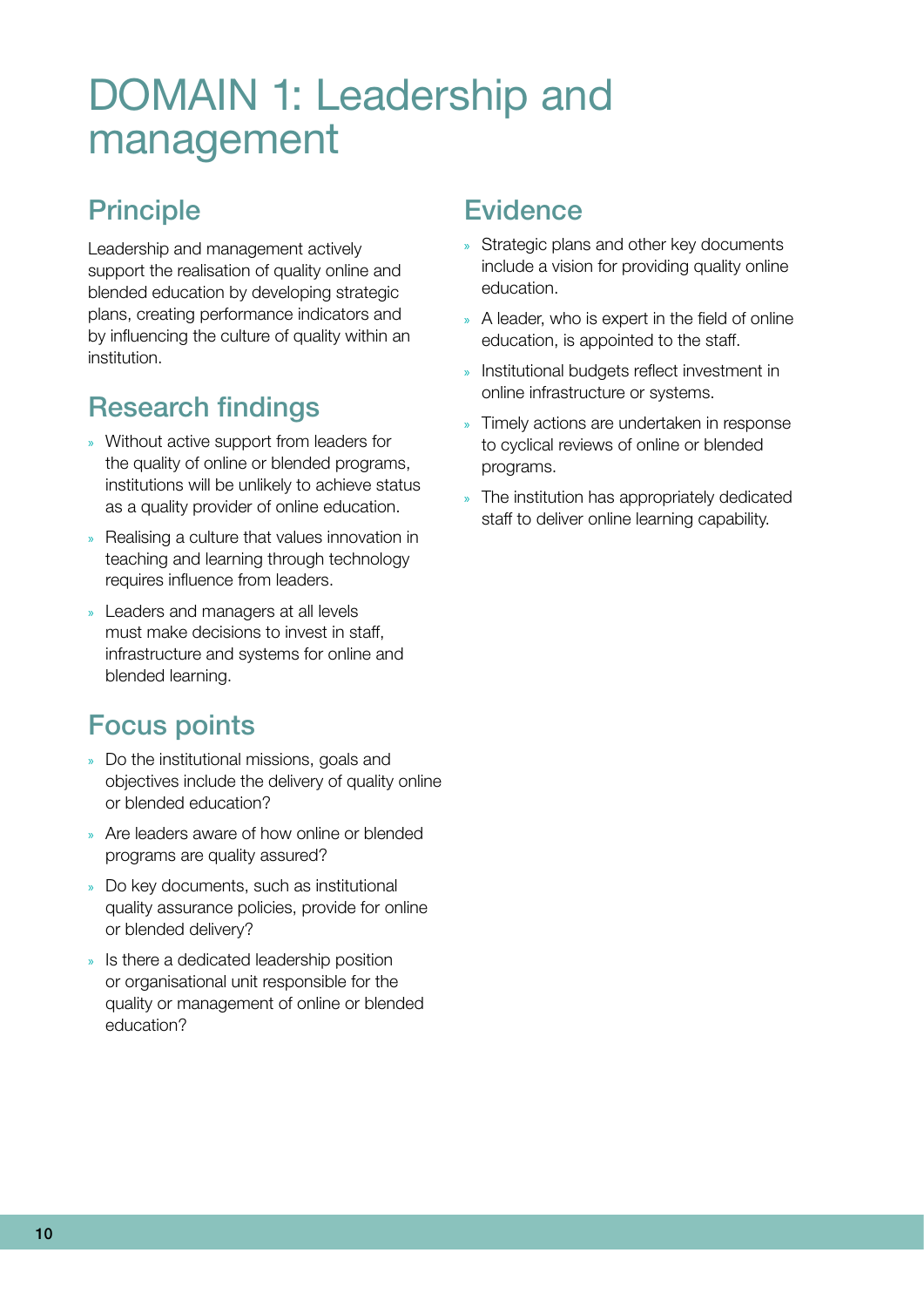## Framework example: Domain 1

A framework for assessing institutional vision for online education

|             |                                                                                                           |                                                                                                                                                                       | <b>Vision and Philosophy</b>                                                                                                                                                                                                 |                                                                                                                                                                 |                                                                                                                                                                   |
|-------------|-----------------------------------------------------------------------------------------------------------|-----------------------------------------------------------------------------------------------------------------------------------------------------------------------|------------------------------------------------------------------------------------------------------------------------------------------------------------------------------------------------------------------------------|-----------------------------------------------------------------------------------------------------------------------------------------------------------------|-------------------------------------------------------------------------------------------------------------------------------------------------------------------|
|             | for ICT in<br>Institutional Vision<br>Education                                                           | Teaching and Learning with ICT<br>Underlying Philosophy for                                                                                                           | Needs of Schools and Society                                                                                                                                                                                                 | Formulation and Ownership of<br>ICT in Education Vision                                                                                                         | Review of ICT in education<br>Vision                                                                                                                              |
| Undeveloped | Absence of articulated institutional<br>vision for ICT in education.                                      | Absence of underlying philosophy for<br>teaching and learning with ICT.                                                                                               | Absence of needs and situation<br>analysis of schools and society.                                                                                                                                                           | the formulation of ICT in education<br>Absence of staff involvement in<br>vision.                                                                               | Absence of review of ICT in education<br>vision.                                                                                                                  |
| Fundamental | support existing culture, policies and<br>Focuses ONLY on the use of ICT to<br>practices.                 | in behaviourist/cognitivist paradigm<br>learning with ICT that are grounded<br>Traditional notions of teaching and                                                    | practices constrain the formulation<br>of the institutional vision for ICT in<br>their existing culture, policies and<br>Needs of schools ONLY based on<br>education                                                         | Staffs are involved in the formulation<br>of the ICT in education vision but do<br>not have ownership of the vision.                                            | is based on pre-determined work<br>Review of ICT in education vision<br>schedules.                                                                                |
| Proficient  | institutional vision focuses on driving<br>changes in culture, policies and<br>practices mediated by ICT. | n constructivist/ social constructivist<br>earning with ICT that are grounded<br>progressive notions of teaching and<br>Underlying philosophy is based on<br>paradigm | for ICT in education; that is, the vision<br>formulation of the institutional vision<br>supports changes in schools that<br>Changing needs of schools and<br>society are considered in the<br>partially meet societal needs. | have developed a sense of ownership<br>Staff are involved in the formulation<br>of the ICT in education vision and<br>of the vision                             | reactive in essence. That is, it reacts<br>Review of ICT in education vision is<br>to changing needs of schools and<br>society.                                   |
| Innovative  | Institutional vision is being studied<br>and emulated by other institutions.                              | learning with ICT that are grounded<br>Underlying philosophy is based on<br>emerging notions of teaching and<br>in knowledge creation paradigm.                       | changes in schools that meet societal<br>education; that is, the vision leads<br>society are full integrated in the<br>Changing needs of schools and<br>institutional vision for ICT in<br>needs.                            | members of an evolving and dynamic<br>vision. That is, staffs are contributing<br>formulation of the ICT in education<br>Staffs are empowered in the<br>vision. | proactive and visionary (anticipating/<br>triggers reviews in other institutions.<br>Review of ICT in education vision is<br>pre-emptive) in essence. That is, it |
|             |                                                                                                           |                                                                                                                                                                       |                                                                                                                                                                                                                              |                                                                                                                                                                 |                                                                                                                                                                   |

Source: Lim C P, Chai C S and Churchill D (2010)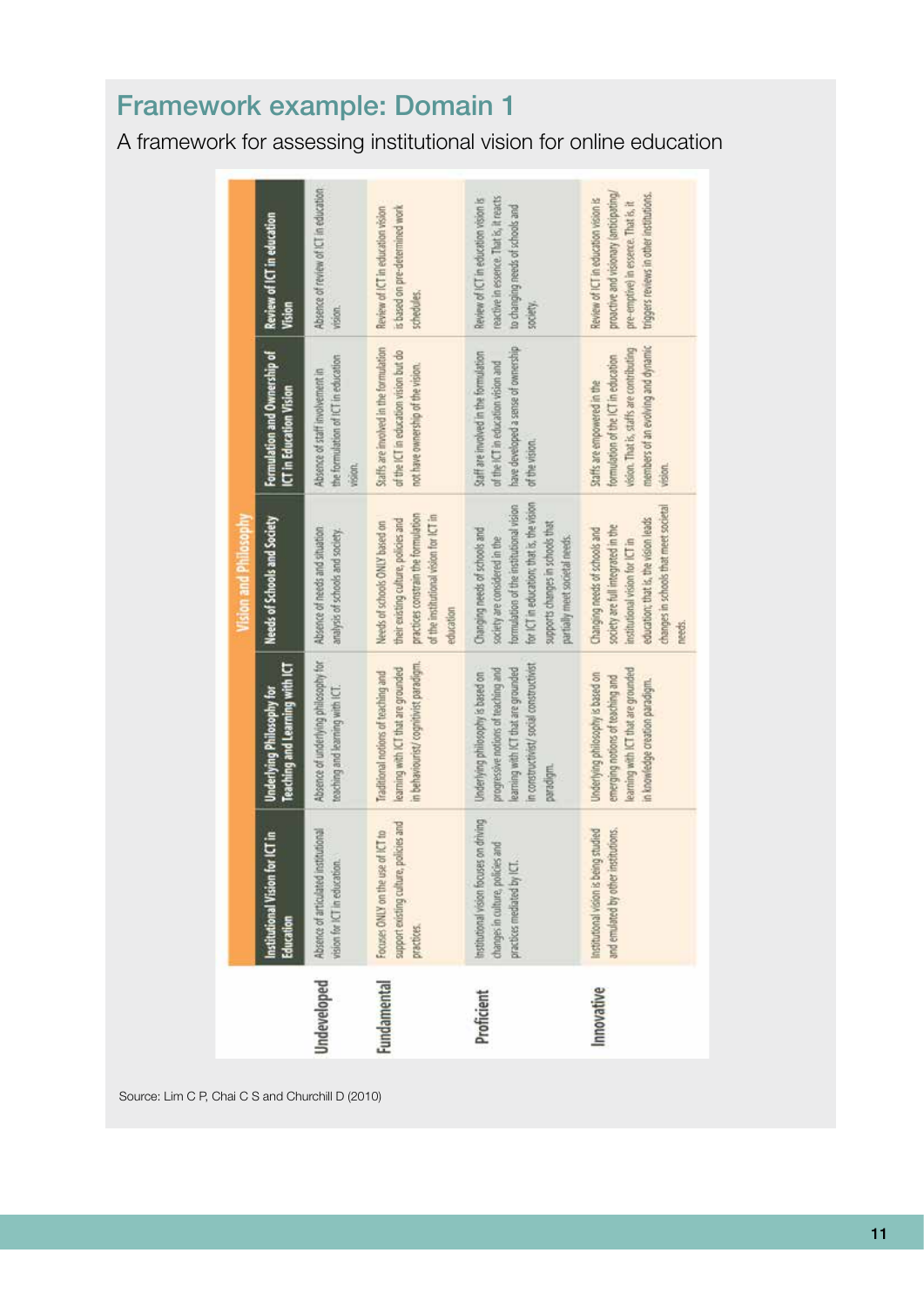## <span id="page-11-0"></span>DOMAIN 2: Staffing profile and professional development

### Principle

Staff involved in the teaching, management and support of online and blended education have the appropriate qualifications, knowledge and skills required to support the achievement of student learning outcomes.

### Research findings

- » An appropriate staffing profile is critical to ensure that students studying online achieve appropriate learning outcomes.
- » Online teaching requires specific skill sets that differ from traditional face-to-face teaching, including appropriate technological and communications skills.
- » As more teaching staff participate in online education the perceptions about the quality of online education increases.
- » The outcomes of academic professional development can ultimately contribute to organisational change that influences positive perceptions about online learning.

» Online students require technical and academic support. They value immediate and personal interactions with individual staff online.

Figure 2: Barriers to consider provides examples of barriers to effectively teaching courses online.

#### Focus points

- » Are professional development strategies designed to help staff increase online student engagement?
- Is the staffing profile aligned to the achievement of articulated learning outcomes in all delivery modes?
- » Are technical and academic staff members trained to appreciate both the pedagogical and technical aspects of online learning?
- » Do the online environments facilitate interaction between support staff, academic staff and students?

#### Figure 2: Barriers to consider

#### Barriers to teaching in an online and blended format

In some institutions – and even in some regions – barriers may exist that limit the adoption of the relevant technological skills within the teaching profession.

These barriers may include:

- » Underlying beliefs about teaching that exclude acceptance of the online format
- » Difficulties changing teachers' deep rooted perceptions about the art of teaching
- » The difficulty for teachers in keeping up with the pace of technological developments
- » Underestimation of the time and energy involved in providing academic interaction with online students
- » Underestimation of the time and energy taken to bring about sustainable change.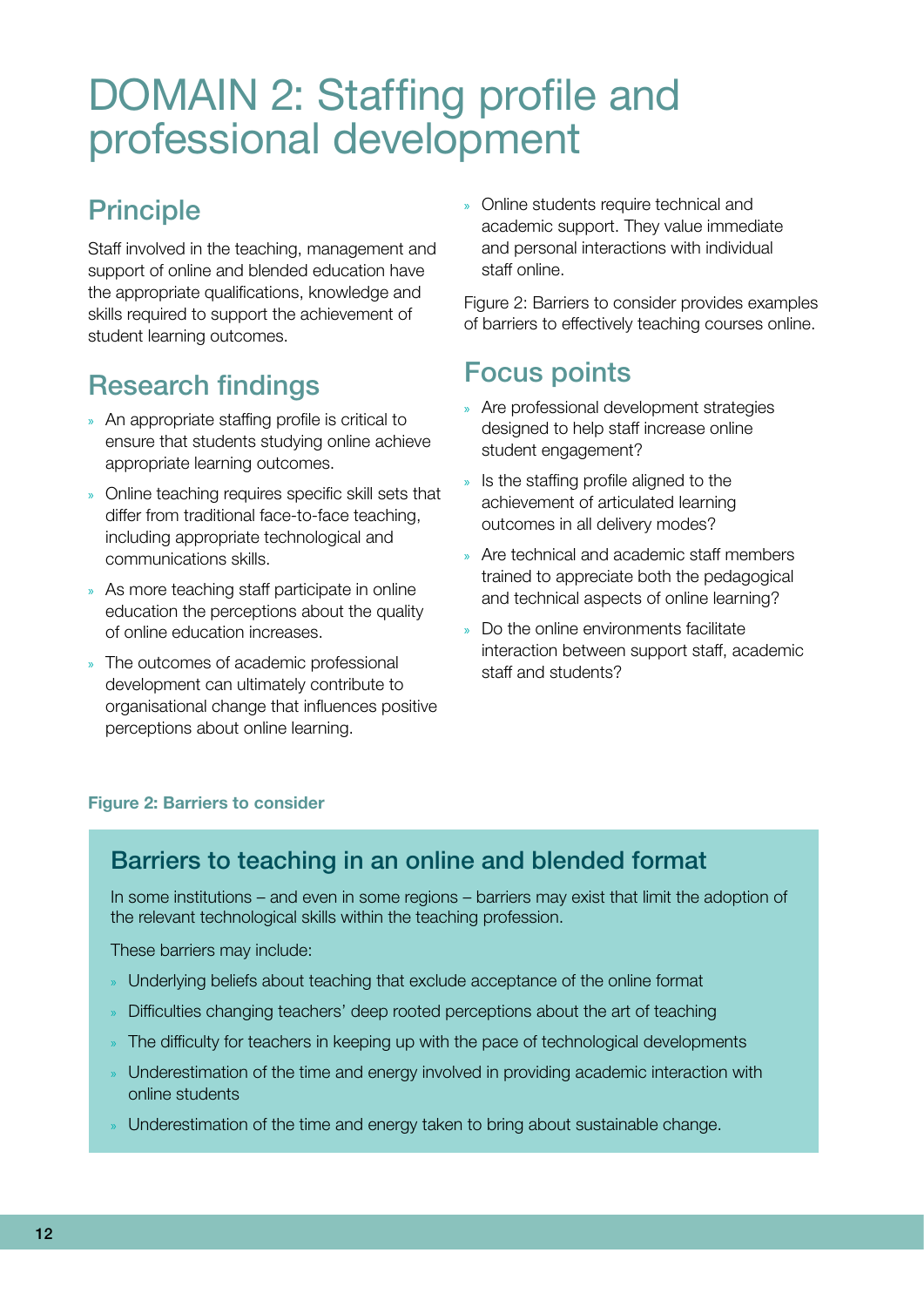#### **Evidence**

- » Staff induction, training and professional development opportunities targeted to online learning are formalised through institutional policies and initiatives.
- » Staff contracts allow time for student access and engagement in online environments.
- » Workforce planning documents identify staff with specific online education skills and experience.
- » Budgets account for academic and technical support staff for online education and include allocated resources for professional development.
- » Student evaluations of online learning include feedback about the quality of teaching.
- » Staff members are recognised for excellence in teaching and learning in online settings and in engaging students in an online environment.
- » Investment in online professional development is measurable and results in improvements in staff expertise in teaching online.

#### Case study: Domain 2

Example of online professional development (USA)

University of Oregon: E-Teacher Scholarship

E-Teacher is a US Department of State (US DOS) program, funded by the Bureau of Educational and Cultural Affairs and managed by Office of English Language Programs. E-Teacher courses and the professional development exchange were administered by the University of Oregon's (UO) American English Institute (AEI) throughout December 2015. All decisions to award scholarships and professional development exchange places and the criteria related thereto were made and established by US DOS.

Source: eteacher.uoregon.edu

#### Learning to Teach Online

The Learning to Teach Online project is a free professional development resource designed to help teachers from any discipline, whether experienced in online teaching or not, gain a working understanding of successful online teaching pedagogies that they can apply in their own unique teaching situations.

Source: olt.gov.au/resource-learning-teach-online-unsw-2011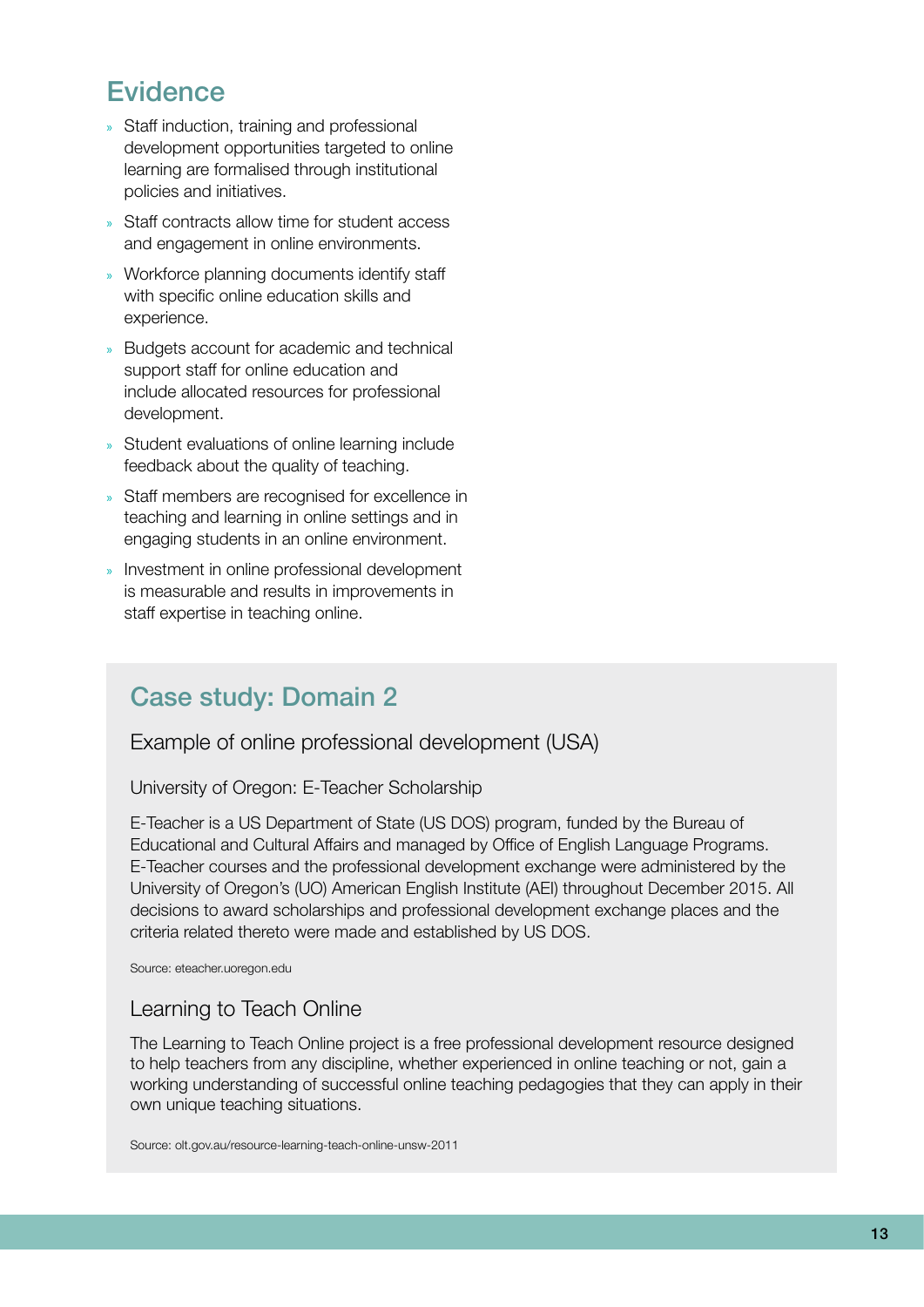## <span id="page-13-0"></span>DOMAIN 3: Review and improvement

## **Principle**

Performance data and a broad range of feedback from stakeholders, including students, are fed into planned cyclical reviews.

## Research findings

- » As online and blended education becomes an integrated feature of higher education, regular review and improvement is necessary to build institutional reputation, attract students and ensure the achievement of student learning outcomes.
- » Quality assurance models for online and blended education can be integrated into established internal quality frameworks with additional specific approaches according to mode of delivery.
- » Review and improvement involves a whole-of-institution approach that uses information from all aspects of service delivery, teaching and learning, staffing and management.
- » Online and blended students leave digital footprints and evidence of learning activities that can be collected for internal quality assurance purposes.
- » Collection of data requires subsequent analysis and continuous improvement actions.

### Focus points

- » Are online and blended programs regularly reviewed in relation to access and usability, course design, and the provision of information? Do the reviews evaluate support services, resources and staffing?
- » Are planned activities scheduled and undertaken for the collection of stakeholder feedback?
- » Are institutional leaders, managers and staff aware of quality assurance processes for online and blended courses?
- » Are students encouraged to provide continuous feedback for online and blended education? Do students actually participate in internal student surveys?
- » Is there a delegated department, unit or individual responsible for institutional data collection, analysis and reporting?
- » Do leaders and managers receive reports demonstrating the review and improvement of online and blended education within the institution?
- » Various challenges must be considered when reviewing and improving online courses. Figure 3: Challenges to meet provides an overview of these challenges.

#### **Evidence**

- » Internal quality assurance is governed by an institutional policy with delegated authority.
- » Internal audit documents planned review cycles and data collection periods.
- » Staff members have the appropriate skills and experience to identify and act on issues related to the provision of online learning environments, including collection of online data within learning management systems.
- » Reporting of review and improvement actions taken as a result of feedback is communicated broadly to staff and students.
- » Minutes of the academic board meetings (or equivalent) demonstrate that feedback and data have informed course changes and improvements within acceptable timeframes.
- » Figure 4: Quality assurance web illustrates the key elements that need to be considered in the development of a quality assurance framework.
- » Other evidence may include incorporation of detailed national policies for development and improvement (if there is a national policy).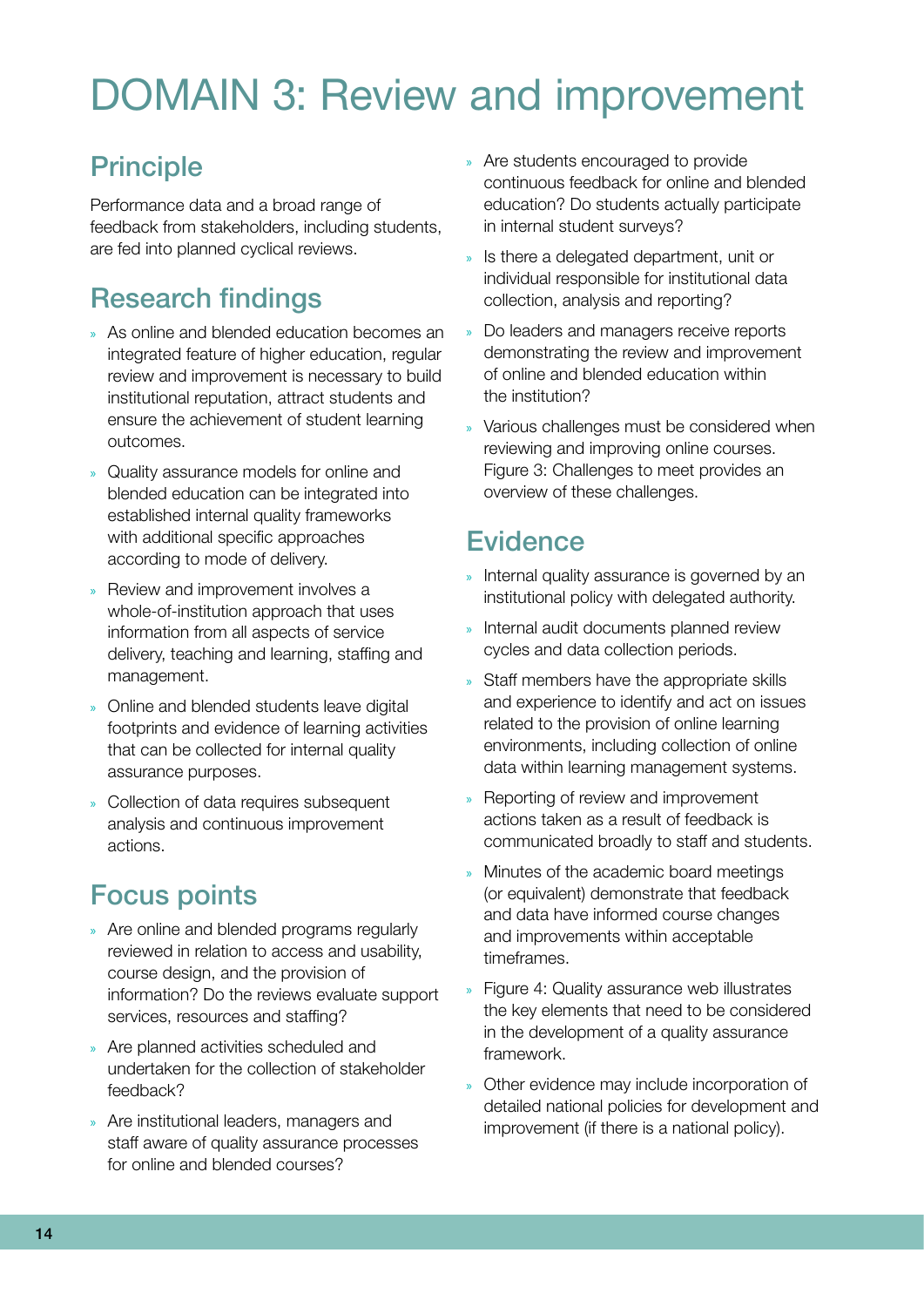#### Figure 3: Challenges to meet

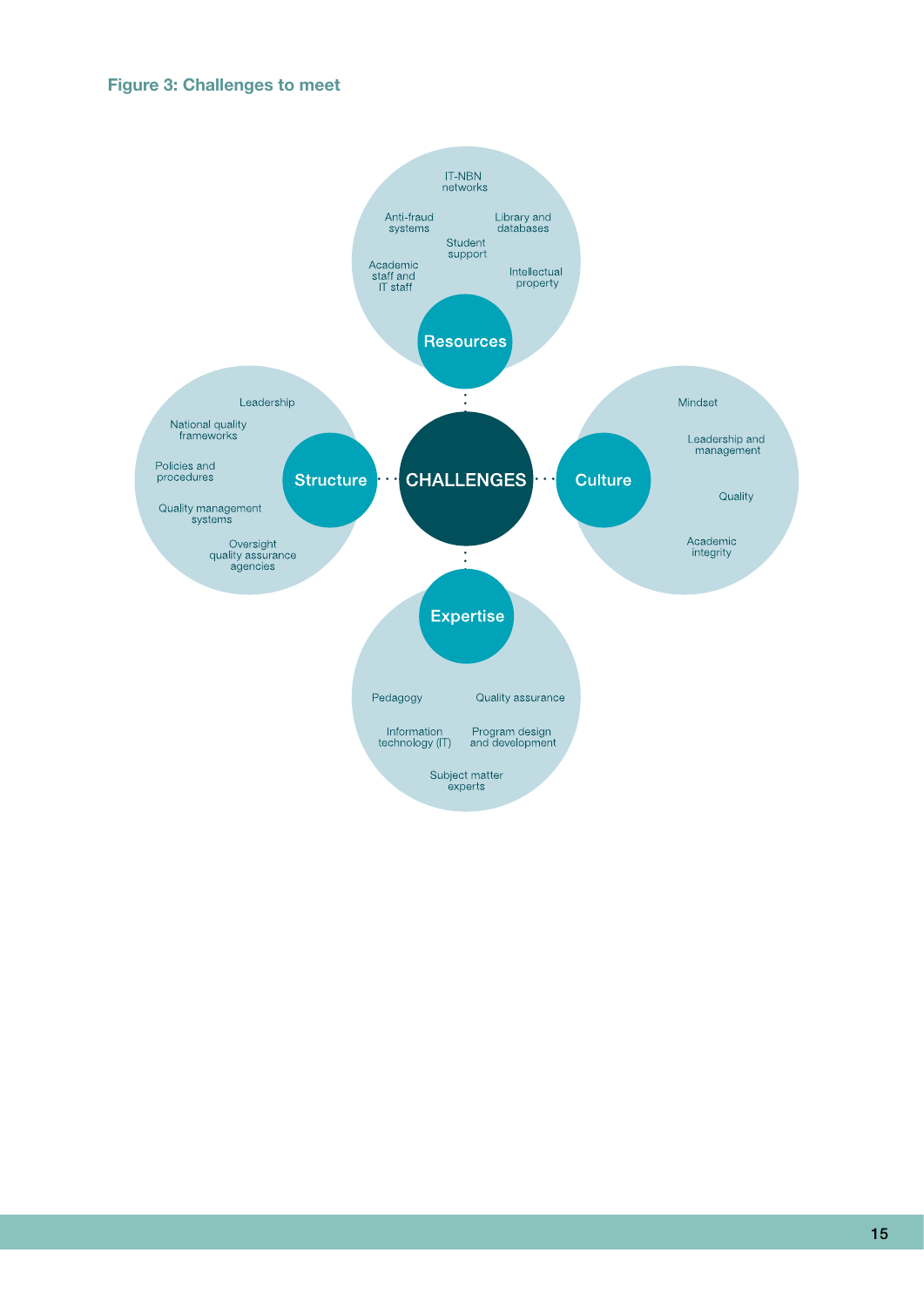#### Figure 4: Quality assurance web

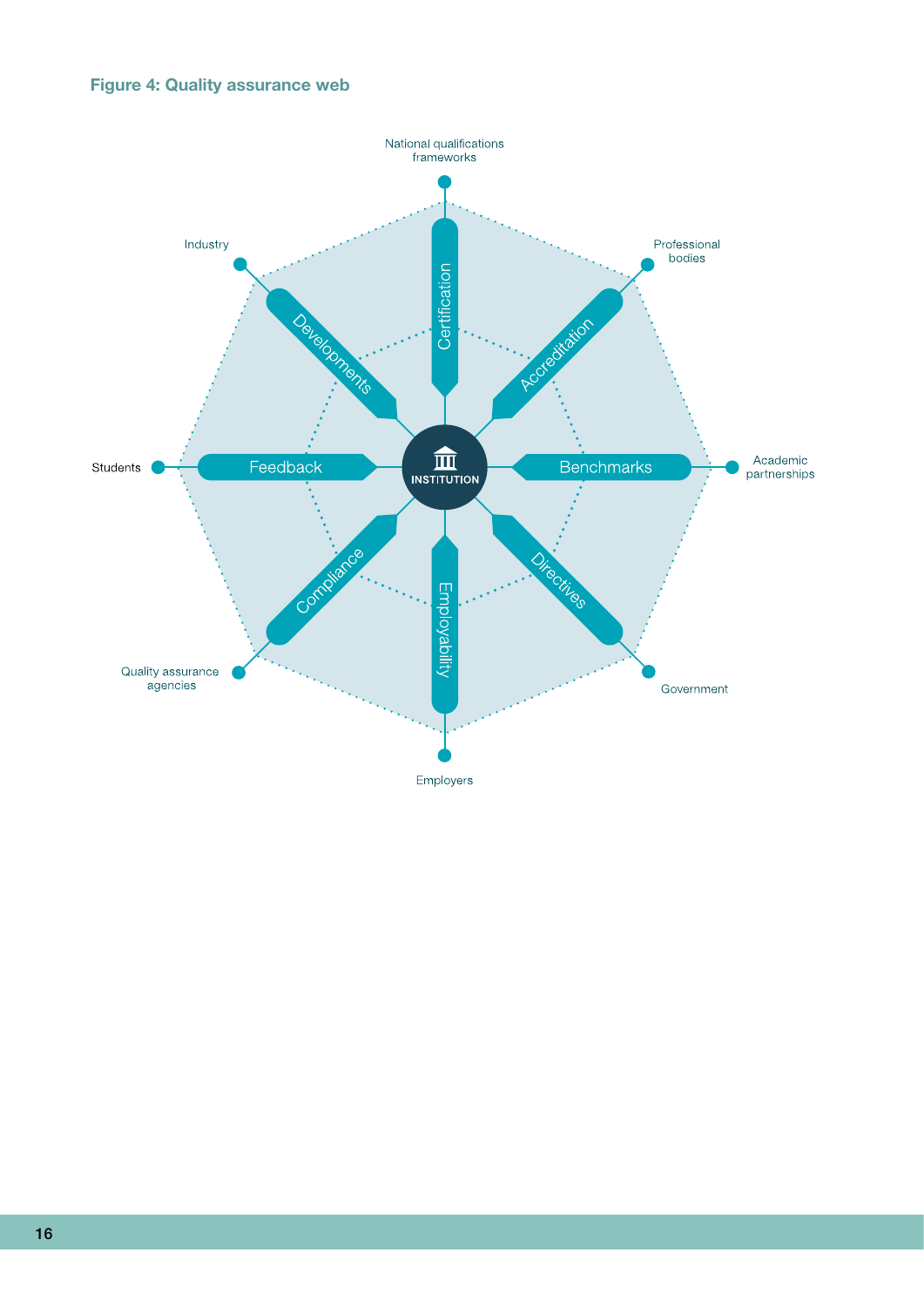### Case Study: Domain 3

#### Online Education: Mexico

In Mexico, evaluation of online learning is carried out by the Inter-Institutional Committees for the Evaluation of Higher Education (CIEES).

The main points for evaluation are:

- 1. Assessment of regulations and academic program planning
- 2. Assessment development and program results
- 3. Evaluation of the academic process and their inputs
- 4. Evaluation of the academic administration

Source: www.ciees.edu.mx/index.php/ingles/whats

Approaches to the quality assurance and recognition of online learning: Indonesia

The National Accreditation Agency for Higher Education (NAAHE/BAN-PT) accredits academic programs in Indonesia's Open University (Universitas Terbuka). The NAAHE uses the one integrated quality assurance framework for both face-to-face and online delivery. However, specific elements considered for online learning include how governance takes account of online certification agencies; student completion rates; professional staff for developing online modules and student costs.

In addition to accreditation from NAAHE, Universitas Terbuka has developed a quality assurance system (SIMINTAS) used to ensure the quality of all products and activities. Simintas UT was originally adopted from the Asian Association of Open Universities Frame Work Quality Assurance (QA AAOU Frame Work), which consists of nine components and 107 points in the form of quality policy statement of good practice.

Source: RISTEK DIKTI, Indonesia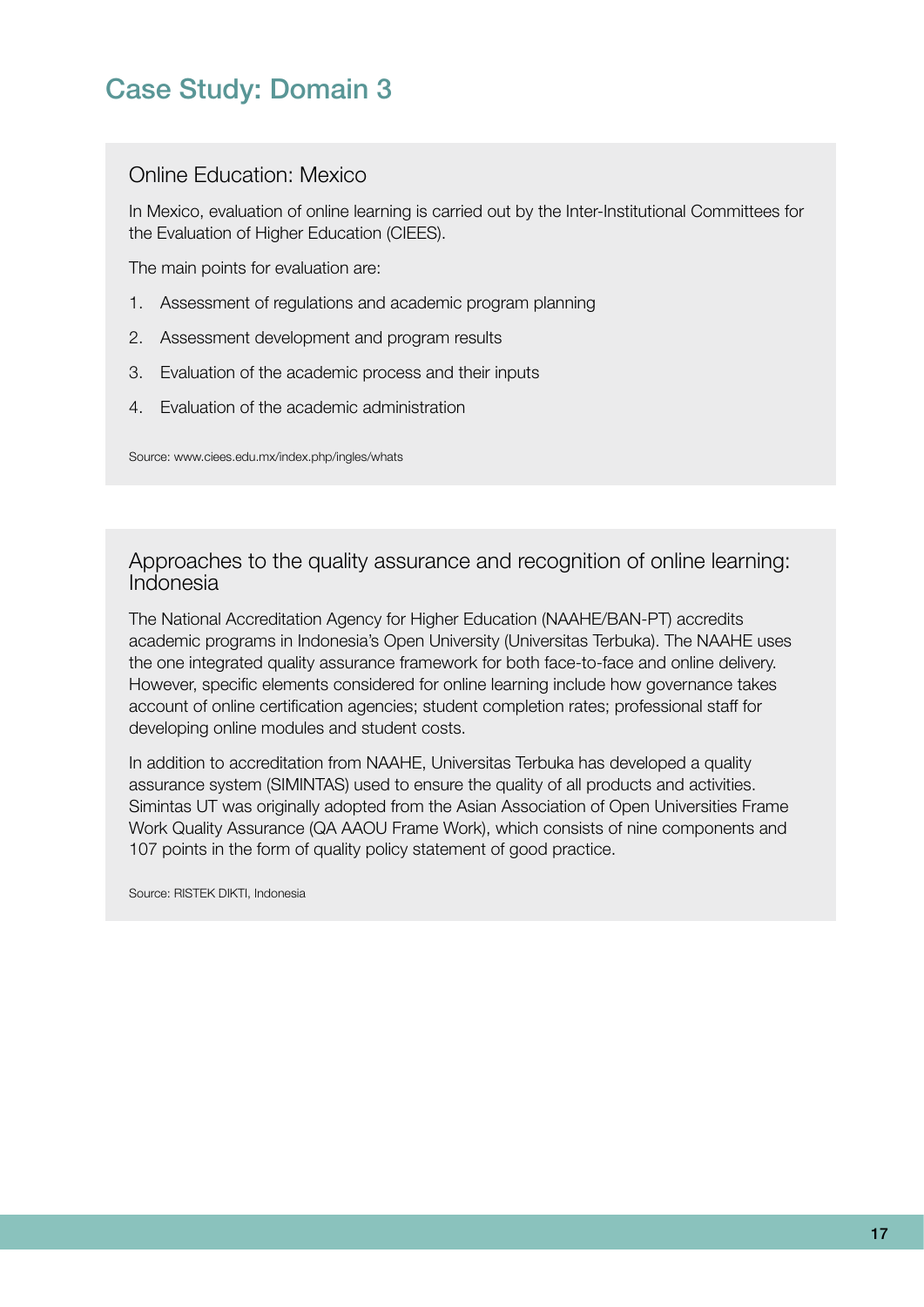

## Example: Domain 3

Program evaluation – Ministry of Research, Technology and Higher Education: Indonesia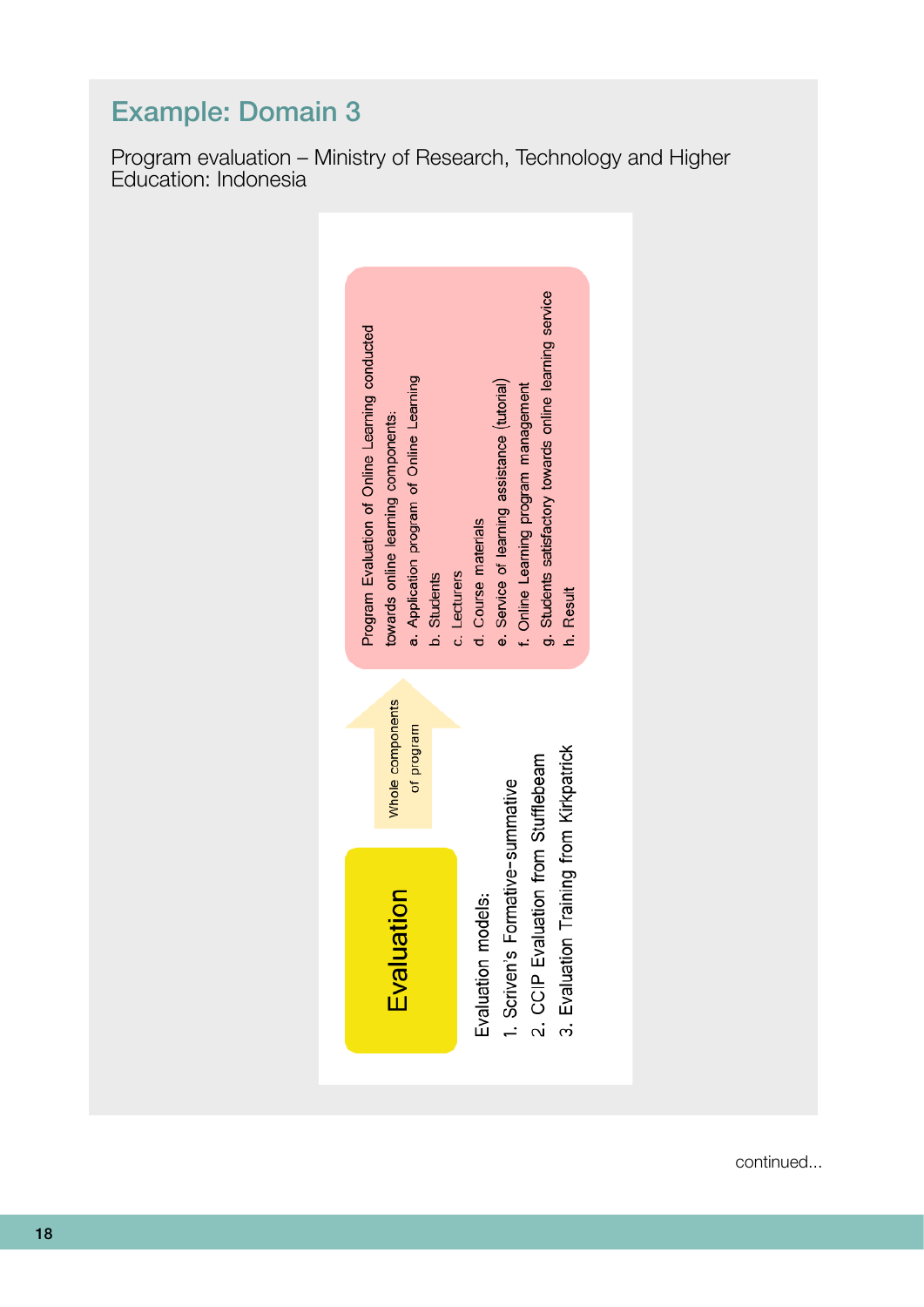### Example: Domain 3 (continued)

The model for program evaluation of online learning programs is based on an amalgam of three models as listed:

- » Donald L Kirkpatrick's Learning Evaluation Model Kirkpatrick, D L 1994 Evaluating training programs: the four levels, San Francisco, Berrett-Koehler
- » Daniel Stufflebeam's CIPP Model (Context, Input, Process, Product) Stufflebeam, Daniel L and Zhang G 2017 The CIPP Evaluation Model: How to Evaluate for Improvement and Accountability, Guildford, USA
- » Michael Scriven's Goal-Free Evaluation Approach Scriven, Michael 1991 Evaluation Thesaurus, Sage Publications, USA

Source: Ministry of Research, Technology and Higher Education, Indonesia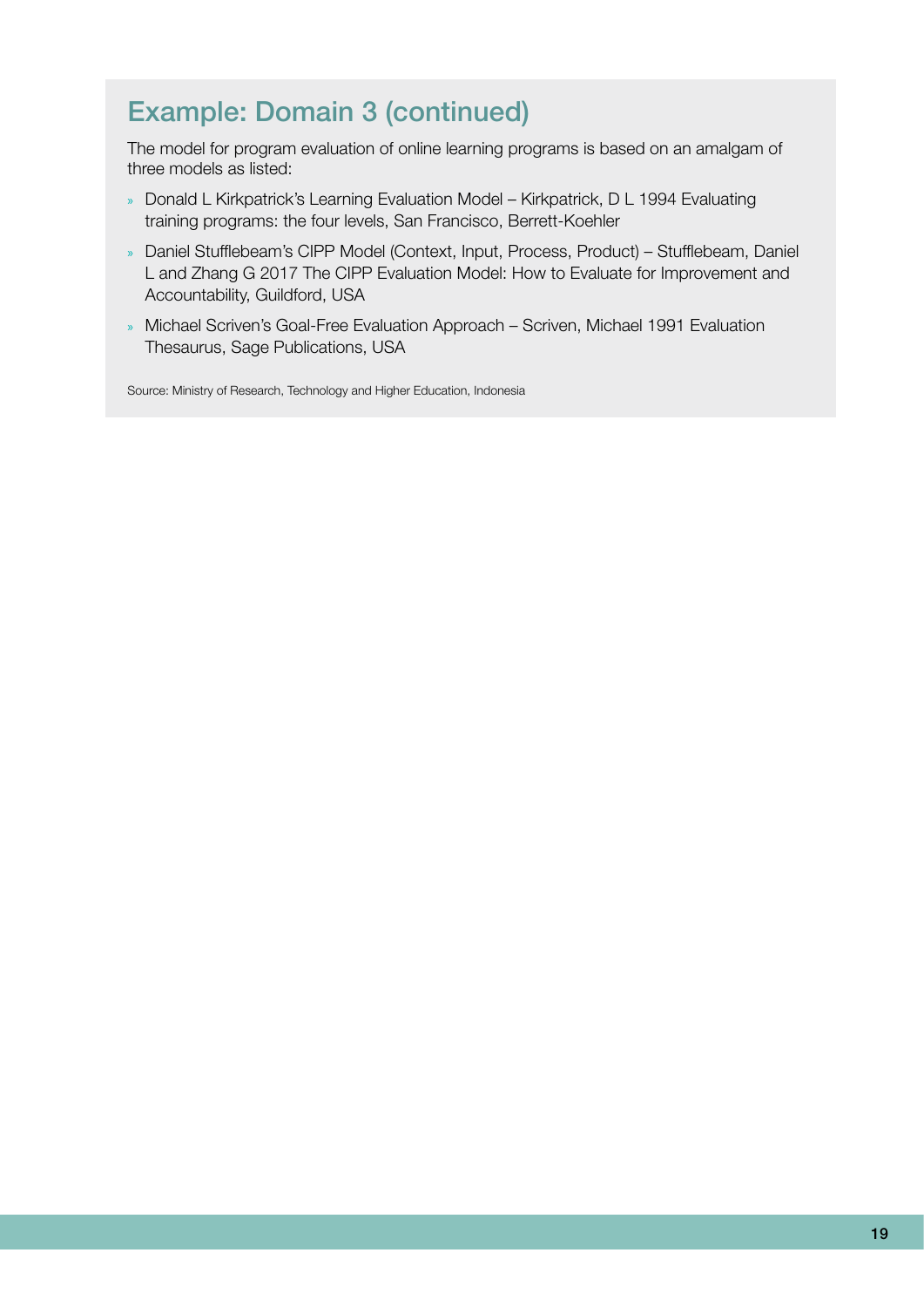### Example: Domain 3

The following represents Peking University's process for developing and reviewing Massive Open Online Courses (MOOCs).



Source: Peking University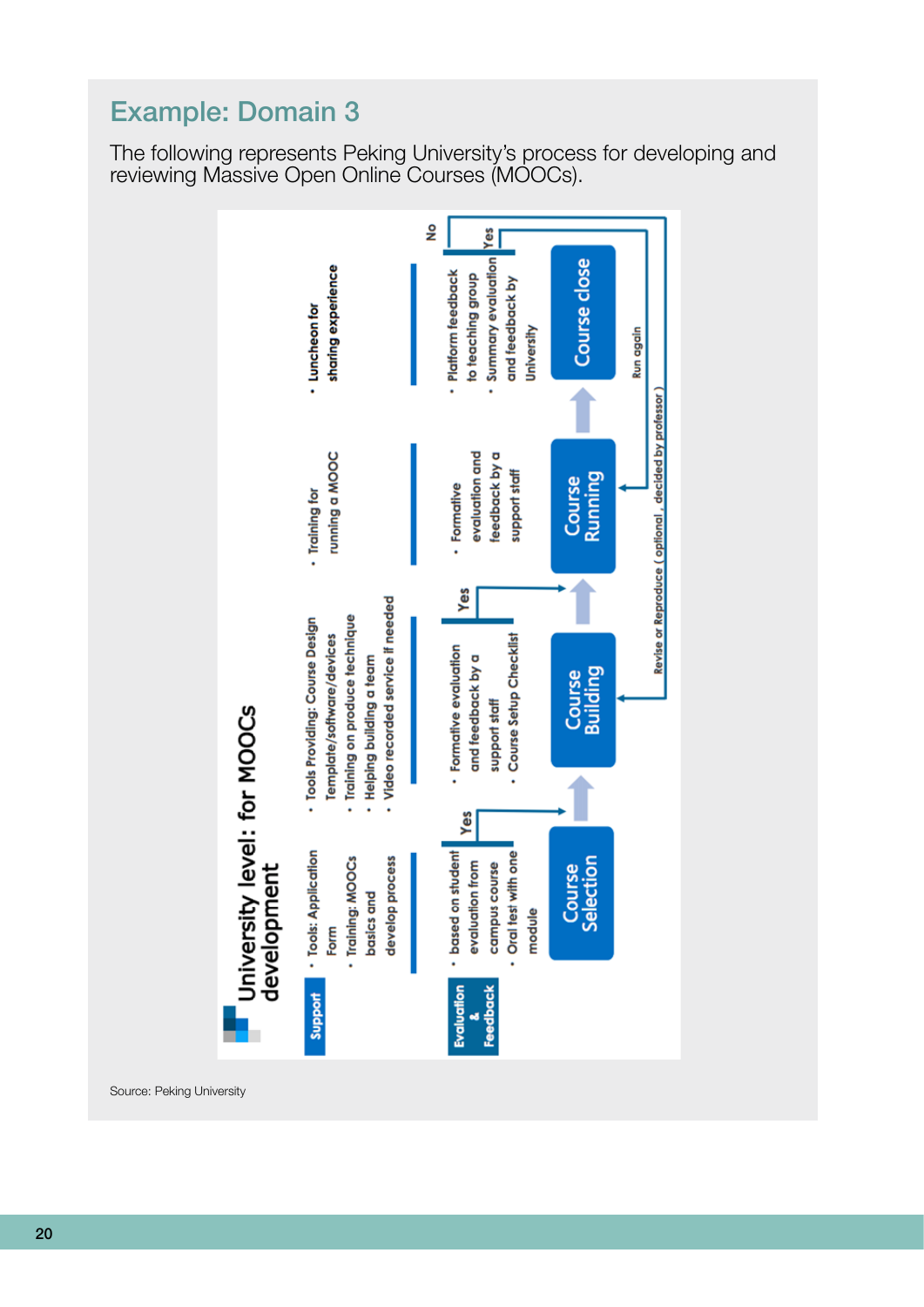## <span id="page-20-0"></span>DOMAIN 4: Resources

## Principle

The necessary technical and digital infrastructure is sufficiently resourced to enable accessible, reliable and compatible provision of online education for all students regardless of location.

## Research findings

- » The ability to deliver quality online education requires an appropriate and reliable technical infrastructure.
- » Variability of internet access may be a result of limited domestic or regional infrastructure.
- » Institutional learning management systems and other technology-based learning tools, including non-institutional propriety systems, are increasingly being used in online and blended learning environments.
- » Increasingly students bring their own devices into the classroom which presents great opportunities for the use of technology to support learning.

## Focus points

- » Are there provisions in budgets and forecasts for investment in technical infrastructure to support online and blended learning?
- » Are students able to access compatible computer systems and networks on and off campus?
- » Do current and prospective students have enough information to decide if online study is suited to their needs?
- » Does the institution offer appropriate and adequate internet access to all students?
- » Does online and blended learning involve more than just the upload of content to a student learning system?
- » Are appropriate learning resources and student information available online?

» Use of open educational resources?

#### **Evidence**

- » Institutional budgets account for investment in appropriate technical infrastructure.
- » Subscriptions or licences to online educational resources and software tools are purchased.
- » On-campus spaces support the use of online technology, including adequate outlets for charging devices and reliable Wi-Fi connections.
- » Agreements with Distributed Resource Centres for testing or invigilating elements of the curriculum that requires trained face-toface assessors or exams.
- » Resources are shared and developed across faculty.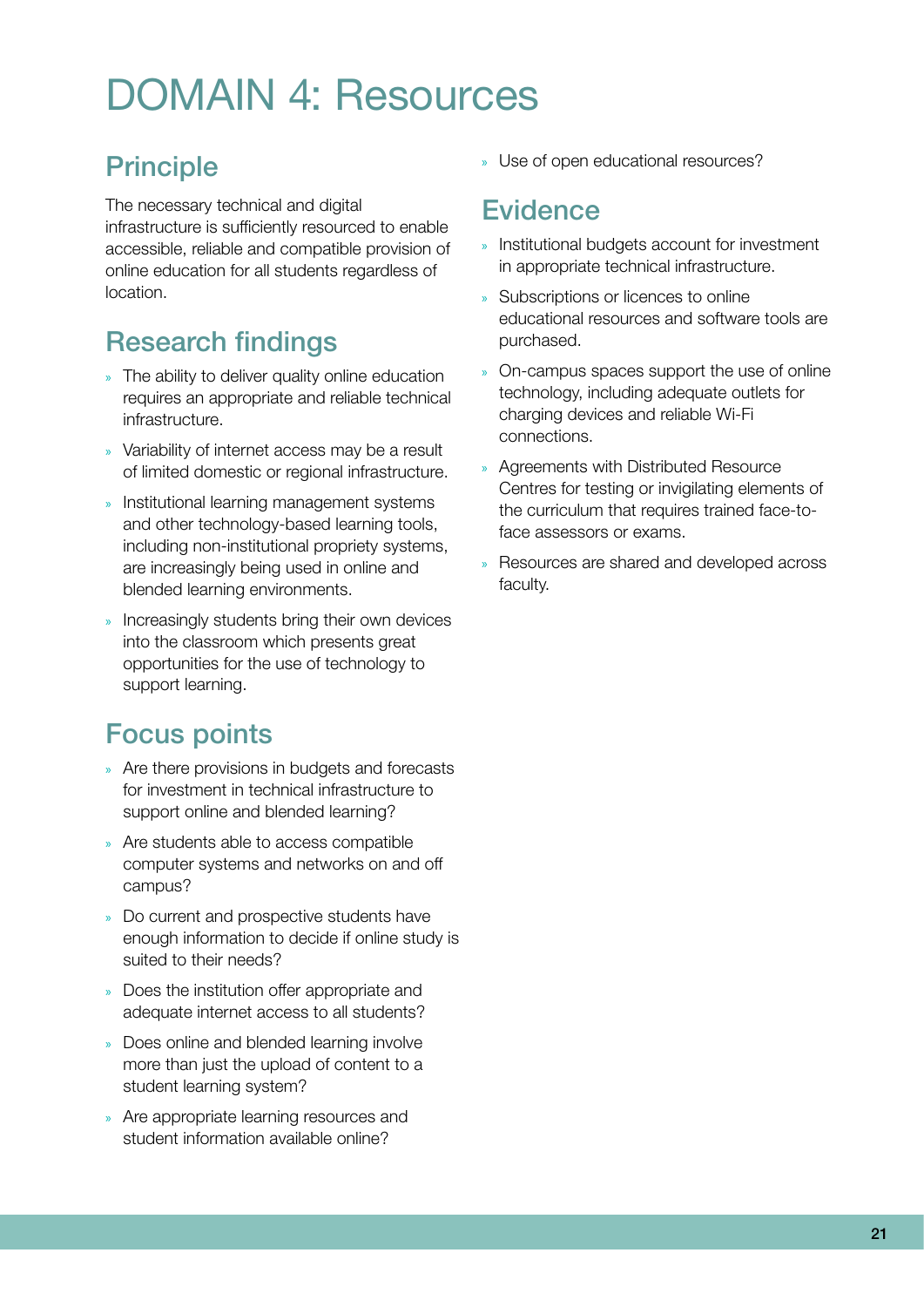#### Benchmarking Resource: Domain 4

#### Australasian Council on Open, Distance and e-learning (ACODE) Benchmarks for Technology Enhanced Learning

The ACODE Benchmarks (2014) have been developed to assist institutions in delivering a quality technology enhanced learning experience. There are eight benchmarks, each of which can be used as a stand-alone indicator, or used collectively to provide a whole of institution perspective.

The ACODE benchmarks can assist institutions in benchmarking aspects of online learning to facilitate a culture of review and improvement.

The online 'Benchmarking Tool' provides institutions with an easy to use interface to house their self-assessment and consolidated data related to ACODE Benchmarks for Technology Enhanced Learning. The tool enables aggregation of benchmark activity over time for reflection and includes:

- » Institution/unit profile
- » Institution educational technology snapshot
- » View of all institutions profile and technology snapshot
- » Benchmark self-assessment and team consolidation
- » Institutional benchmark comparison
- » View of benchmark Performance Indicator ratings for each institution
- » Anonymised reporting export.

Source: www.acode.edu.au/pluginfile.php/579/mod\_resource/content/4/TEL\_Benchmarks.pdf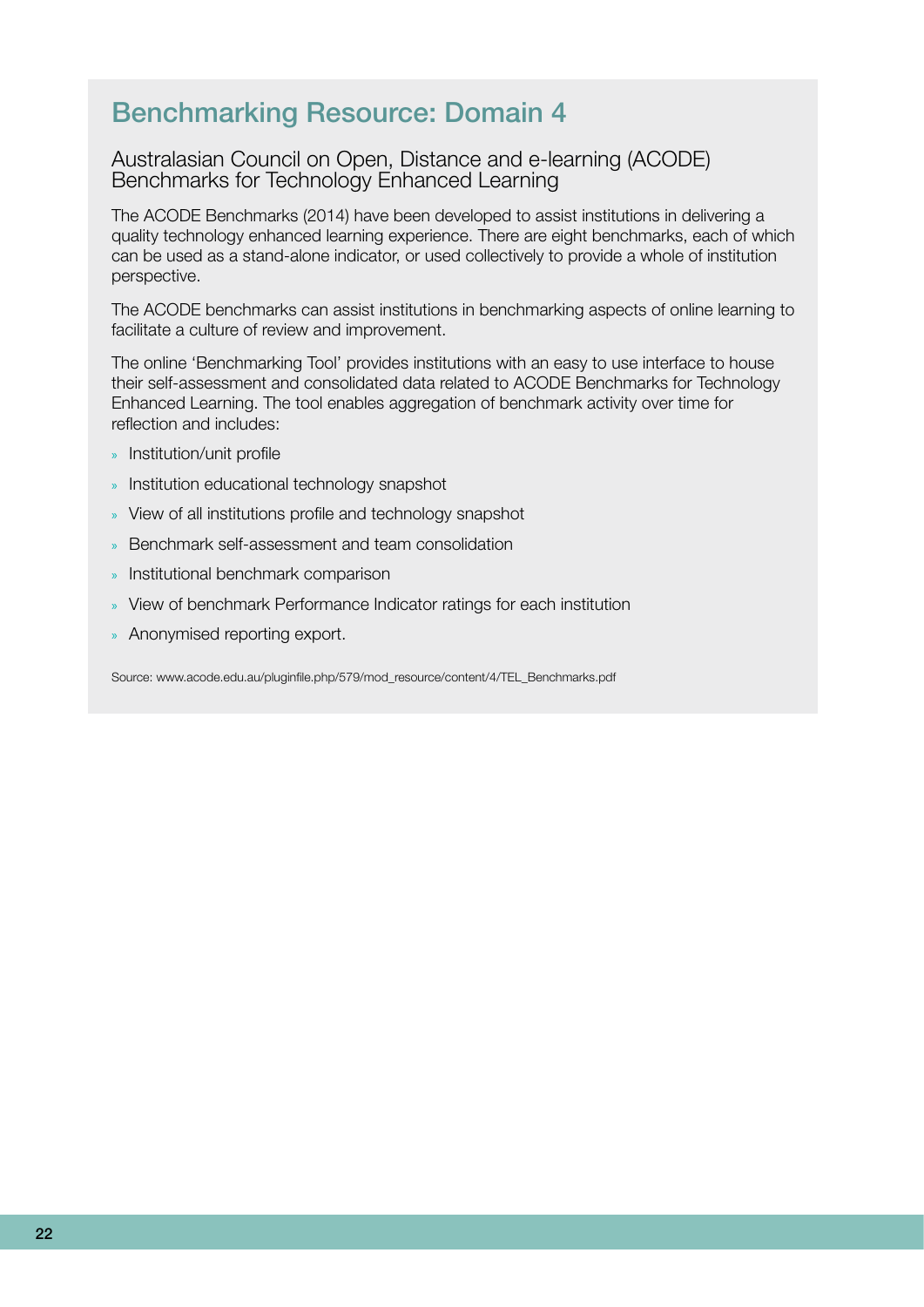## <span id="page-22-0"></span>DOMAIN 5: Student information and support

### **Principle**

Mechanisms to identify students who require additional technical, educational and personal support are implemented and monitored; and each student is aware of all support systems in place. Clear information about online study is reliable, accessible and regularly updated for both current and prospective students.

## Research findings

- » The most important indicator of quality online learning based on student feedback is access to staff. Students value the opportunity to contact staff by email or phone and seek staff support.
- » The use of digital technologies offers new opportunities for providing direct and fast feedback to students.
- » Without clear guidelines emphasising the quality of participation, students may engage in strategies that are counterproductive to achieving intended learning outcomes.
- » The role of student support with academic staff for online students is as important as face-to-face experiences.
- » Online students may face specific and different learning challenges compared to other face-to-face cohorts and support for students must take into consideration a broad range of services including technical, academic and personal.
- » All students must have access to clear information about the requirements and demands of online education including how to prepare.

#### Focus points

- » Do students studying online have access to institutional student support services? Are the communication methods suitable for online and blended learning students?
- » Do institutional websites, platforms and learning management systems contain accessible and clear information that directs students to a range of support services?
- » Does the institution have mechanisms to identify students who may be at risk through analytic applications that monitor log-in patterns and through other demographic information including language or technical proficiency?
- » Can students use online platforms to contact staff?
- » Do students have access to the correct information about an online course prior to admission and do students have the requisite skills to be admitted to the online course?

#### **Evidence**

- » Policies determine when educational interventions are needed to support students at risk of failure or discontinuation of studies.
- » Data on student engagement and performance monitors student retention in online and blended learning.
- » Students provide feedback on student support mechanisms.
- » Guidelines for online student behaviour and etiquette foster positive interaction.
- » Chat rooms and other interactive features are moderated by staff.
- » Students who have discontinued or transferred out of the program complete exit surveys.
- » Student feedback relates to the provision of online learning and the adequacy of information provided before and during study.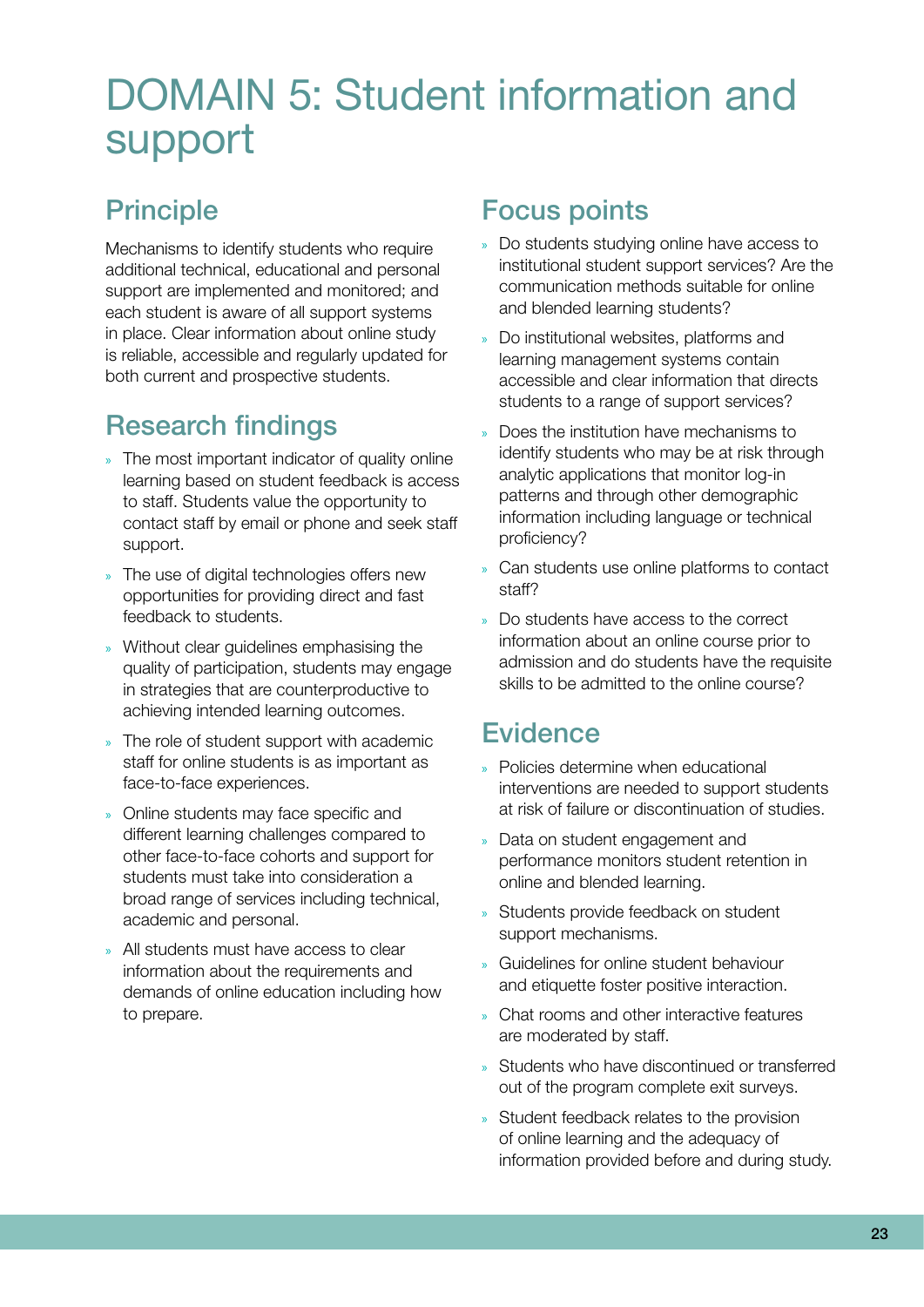#### Case Study: Domain 5

#### Web Content Accessibility Guidelines

An important consideration for the use of technology in higher education in Australia is the ability of students to be able to access and participate in online learning regardless of any disability. While the use of technology can help open up access to education for students with certain disabilities, it is important to ensure that learning resources and activities are developed in such a way that they are compatible with assistive technologies such as screen readers. The Web Content Accessibility Guidelines provide guidance on the minimum accessibility standards that educational technology applications and systems should meet, but individual economies may also have their own standards.

Source: www.w3.org/WAI/intro/wcag.php

#### Student support: Deakin University, Australia

Focus points:

- » Access to online support services: do students have access to the appropriate support services as they progress through their online learning activity?
- » Channels of online communication: are these channels open and easy for the student to use and to use to communicate, is the communication regular and relevant?
- » Accessible and clear online information about support: is support easy to access and use?

Student experience:

- » Online course design and assessment that incorporates meaningful and authentic interaction and engaging collaboration opportunities
- » Online tools/platforms that enable student/staff and student/student interaction

Another valuable resource is Deakin's free online learning course to prepare students before enrolling into one of their Cloud Campus courses. Once students complete the initial two week course they can choose to continue their studies and earn a full postgraduate degree through Deakin.

Deakin also includes biographies of people who have chosen to study online to demonstrate how (especially those who studied professional postgraduate degrees) managed their work and family commitments and how the course they studied provided the necessary flexibility to allow them to complete it.

Source: www.deakin.edu.au/courses/study-online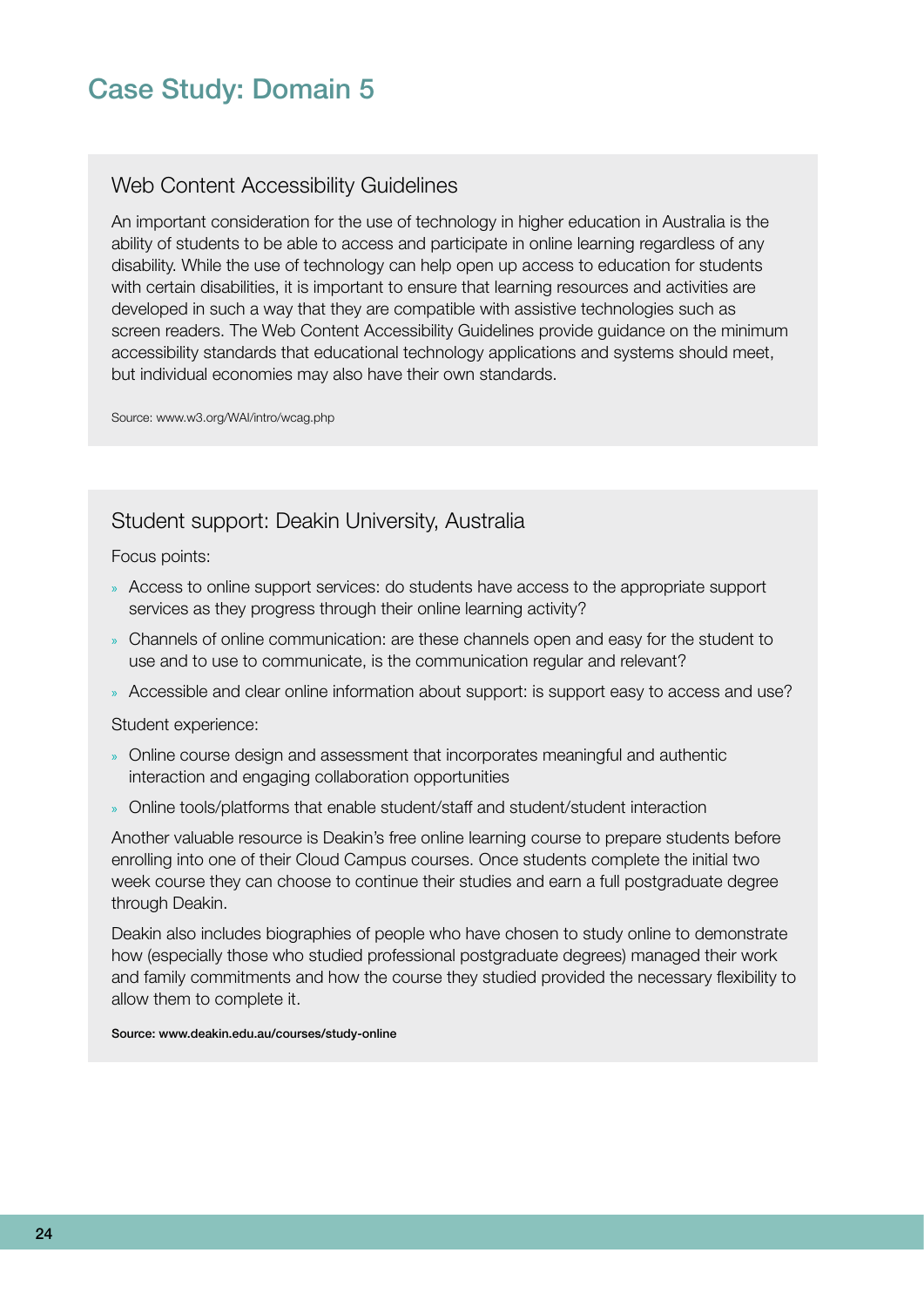## <span id="page-24-0"></span>DOMAIN 6: Student experience

### Principle

Each student has the opportunity to interact socially and academically with staff and other students and feedback of student experience is acted on through monitoring.

## Research findings

- » Isolation for online or blended students can be offset by interactive group activities including online forums, virtual meetings and online chat rooms.
- » While often not the focus of instructors or academics, positive student experience can determine whether a student returns to study.
- » A sense of belonging is integral to a student identifying with the institution and engaging with others.
- » As provision for online education grows, promoting a positive student experience can influence a students choice of course.

### Focus points

- » Do course design and assessment methods incorporate a range of interactive features that engage students in group work and encourage personal interaction with other students?
- » Does the information for the course include information about engagement opportunities and promote activities that will foster a positive student experience?
- » Are students aware of opportunities to engage beyond their studies, including learning communities?

#### **Evidence**

- » Activities for interaction are embedded in the course design.
- » Each student has access to other students' photos, names, and contact details.
- » Digital platforms are designed to distinguish between academic and more socially oriented aspects of the student experience.
- » Regular updates and communication is sent and received between institutions and online students.

## Case Study: Domain 6

#### Student surveys in Australian Universities

Many providers use an array of surveys at the completion of a course to survey a student's experience of the course, for example at both Griffith University and at Swinburne University students undertake surveys at the completion of each unit of a course and the University uses this information as a continuous improvement mechanism in improvement of teaching and learning and to develop and innovate course design and delivery.

Sources:

swinburne.edu.au/student/surveys intranet.secure.griffith.edu.au/work/surveys/student-surveys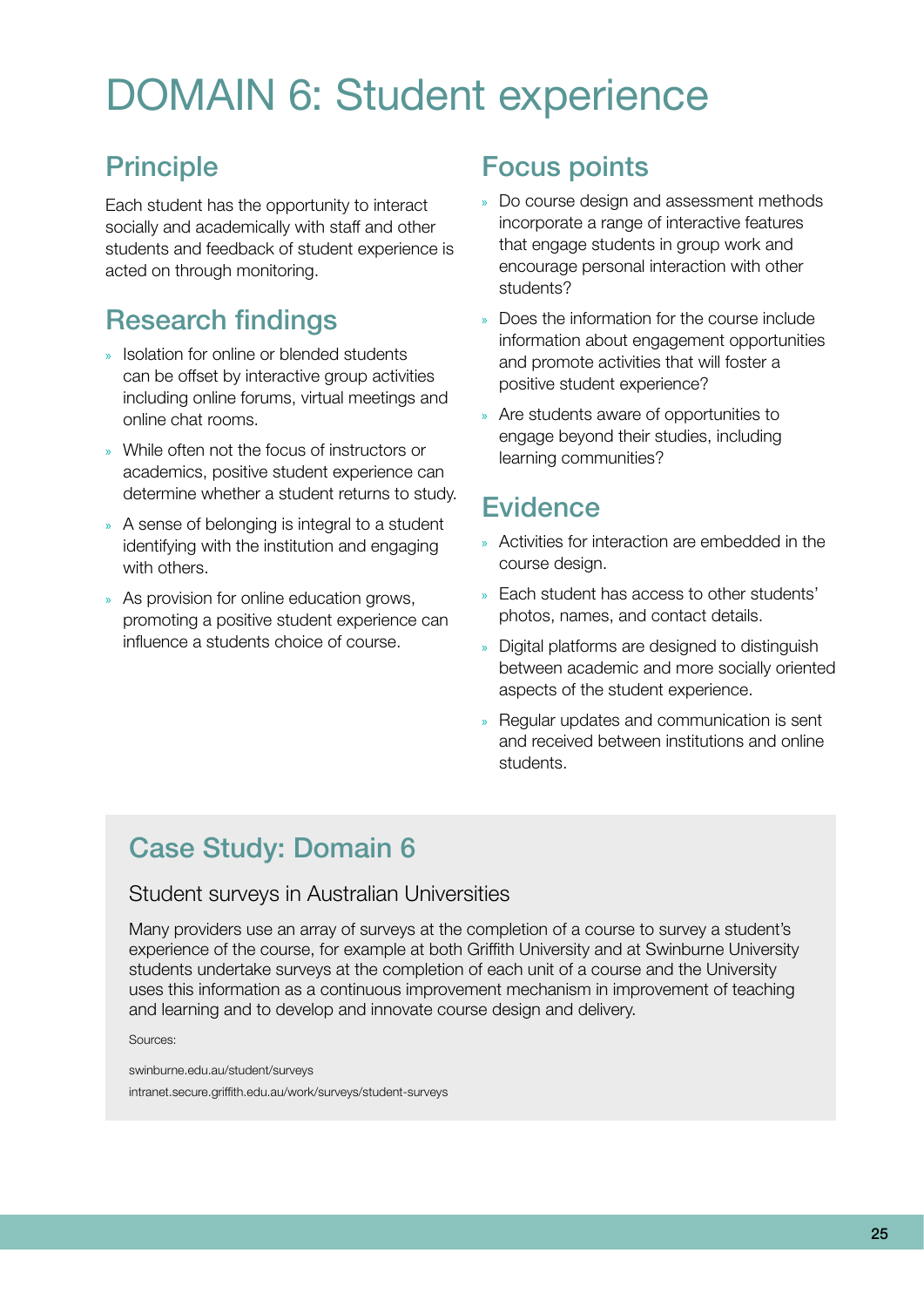## Case Study: Domain 5

Deakin University and student experience

#### What we expect at Deakin-Premium Quality: » Consistently high quality constructive and timely feedback on assessment that is authentic  $\blacksquare$  PREMILIM OHALITY resources, available in a range of modes to modes to modes to suit user bandwidth

- $\triangleright$  Consistently high quality constructive and timely feedback on assessment that is authentic:
- $\geq$  High production value and engaging learning resources, available in a range of modes to suit user bandwidth;
- » Quality indicators evidenced by comprehensive analytics that show student activity and programs in the sense of the sense of the sense of the sense of the sense of the sense of the sense of the sense of the sense of the sense of the sense of the sense of the sense of the sense of the sense of the sense of th
- $\mathbb{U}$  Unit teams which make optimal use of academic and professional staff time to support time to support time to support time to support time to support time to support the support of  $\mathbb{U}$  $\blacktriangleright$   $\blacktriangleright$   $\blacktriangleright$   $\blacktriangleright$   $\blacktriangleright$   $\blacktriangleright$   $\blacktriangleright$   $\blacktriangleright$   $\blacktriangleright$   $\blacktriangleright$   $\blacktriangleright$   $\blacktriangleright$   $\blacktriangleright$   $\blacktriangleright$   $\blacktriangleright$   $\dashv$   $\blacktriangleright$   $\dashv$   $\dashv$   $\dashv$   $\dashv$   $\dashv$   $\dashv$   $\dashv$   $\dashv$   $\dashv$   $\dashv$   $\dashv$   $\dashv$   $\dashv$   $\dashv$   $\dash$ 
	- >Multiple ways and times for students to start or advance in their course;
	- $\triangleright$  Quality indicators evidenced by comprehensive analytics that show student activity and progress; and
	- >Unit teams which make optimal use of academic and professional staff time to support student success.

 $\circledcirc$ 

**DEAKIN** 

Deakin has many resources that help students to ensure they have a supported experience online. For example, Deakin employs student success coaches that assist and support students via regular Skype and email correspondence.

Deakin also provides student support, including Peer Assisted Study Sessions (PASS) delivered through an online webinar, study mentors and more general support staff.

Source: deakin.edu.au/courses/study-online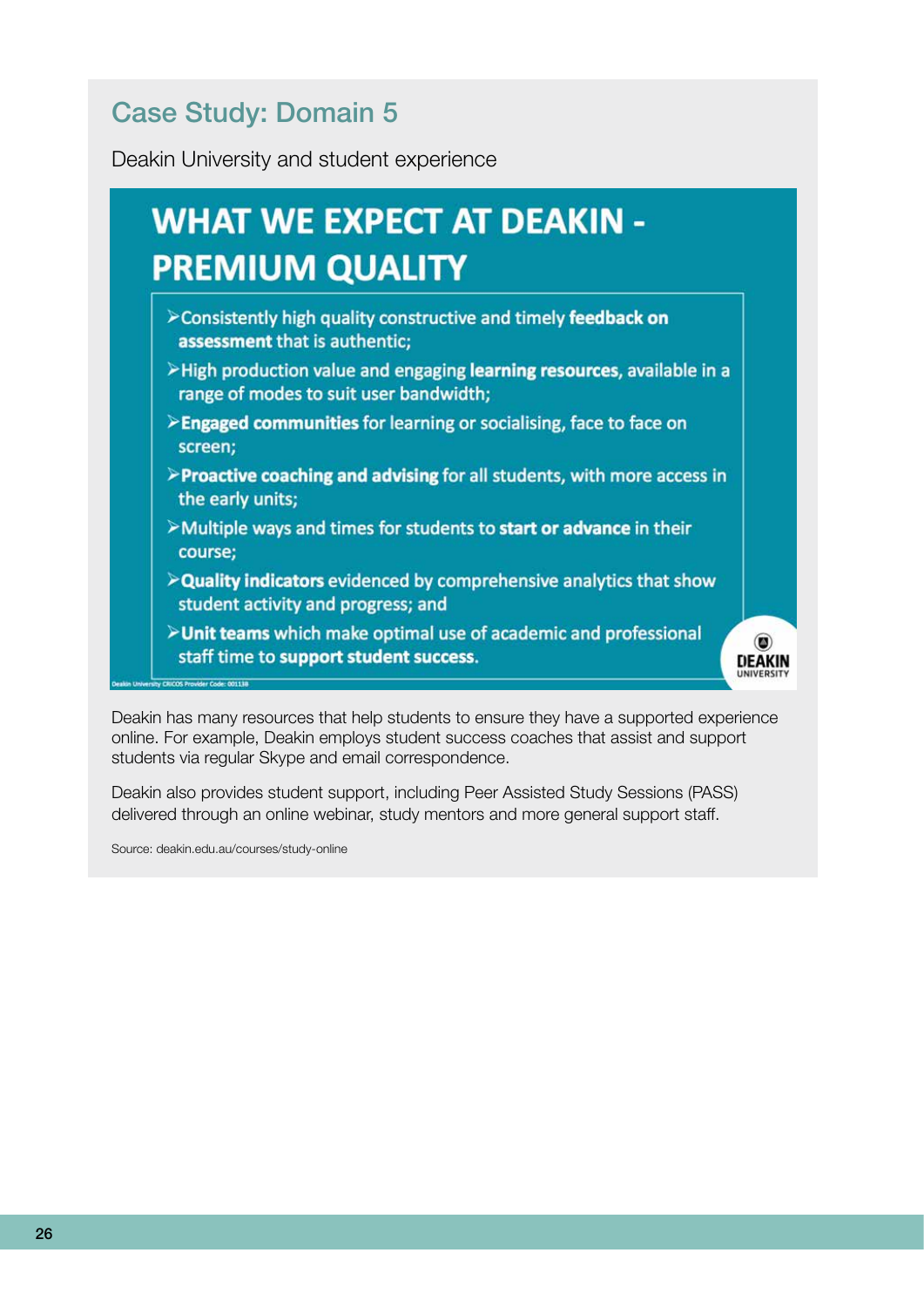## <span id="page-26-0"></span>DOMAIN 7: Curriculum design

## Principle

Curriculum design is based on sound educational principles and provides a coherent and interactive series of learning experiences that develop knowledge and skills aligned to learning outcomes appropriate to the qualification level.

## Research findings

- » Designing online or blended programs requires the integration of educationally robust approaches towards curriculum design with technical expertise that can structure the learning resources and activities coherently.
- » While many online applications and toolkits have been developed to guide the development of online programs, the need to ensure that the design aligns with specific learning outcomes is vital.
- » Designers should have educational rationales for each element of the curriculum design that reflect a balance of learner activities and assessment aligned to developing and demonstrating learning outcomes.
- » Discussion and collaboration must be consciously incorporated into the design of online and blended programs and be properly facilitated by instructors.
- » Figure 5 provides points to consider regarding current research findings.

## Focus points

- » Does the institution have clear standards for courseware development?
- » Is each unit of study designed with the learning outcomes of the program and the qualification level in mind?
- » Does the design reflect pedagogical approaches to curriculum design, not just technical design?
- » Are innovative, interactive and engaging features embedded in the online and blended curricula?
- » Is the curriculum design coherent? Does it develop disciplinary and generic skills progressively over the duration of the course?

### **Evidence**

- » Teaching and learning plans articulate the role of curriculum design in the development of online and blended education.
- » Courseware development processes and/ or quality standards are used during the development of new courses.
- » Course development committees or equivalent have members who are able to effectively assess the quality of online or blended programs.
- » Employer or industry representatives are consulted so that the program design aligns with workforce needs and expectations.
- » The curriculum has been reviewed by external experts and piloted for design issues. Feedback is noted and implemented where necessary.

Student feedback about the quality of the program is sought regularly. Course updates incorporate this feedback. Figure 5: Points to consider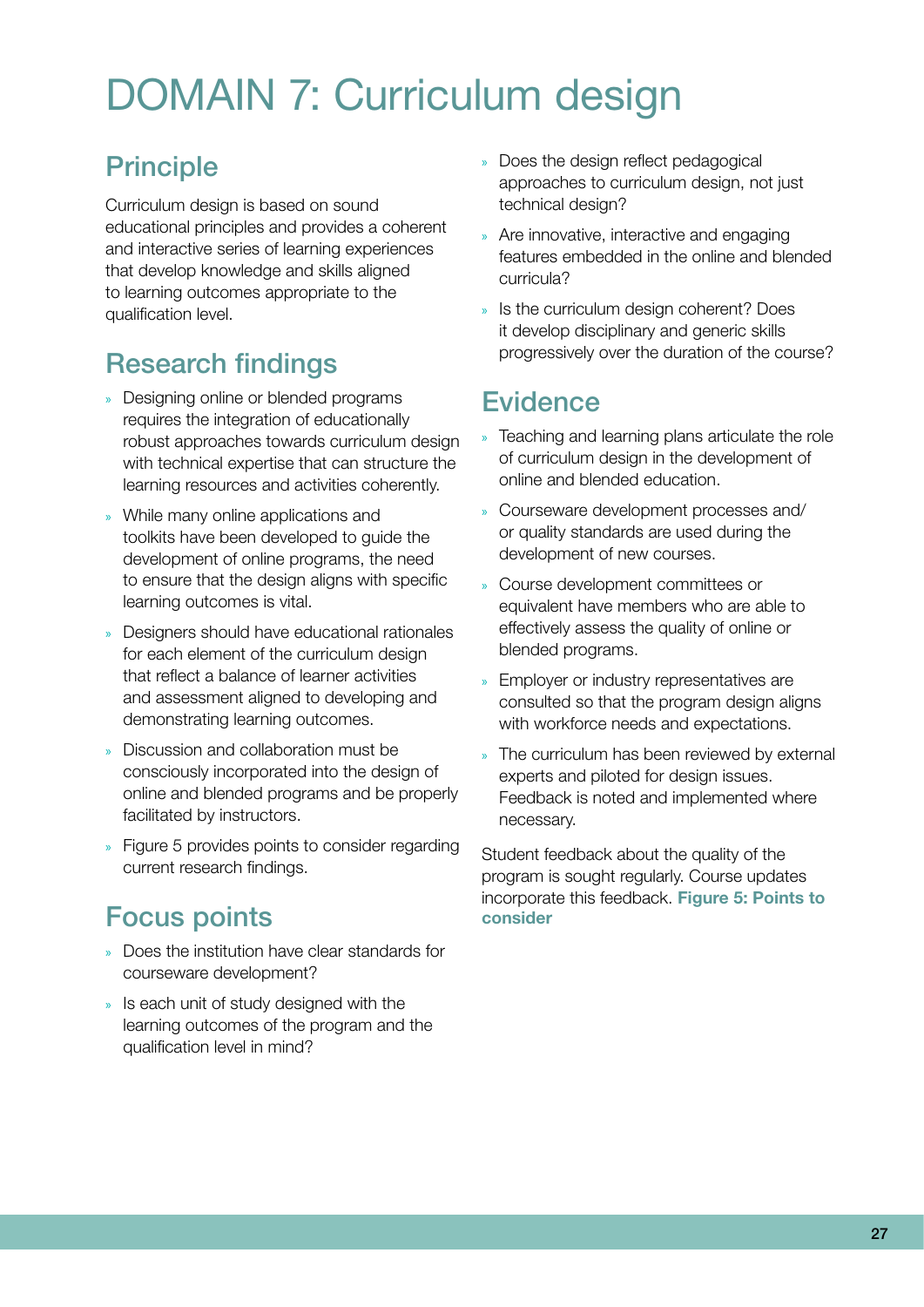#### Figure 5: Current findings

Research shows that well-developed blended programs are designed to:

- » Enhance student learning outcomes
- » Have lower attrition rates than fully online courses
- » Be flexible and meet a range of student needs
- » Optimise the best elements of online and traditional face-to-face delivery modes
- » Incorporate practical, hands-on learning such as work placements or laboratory work.

#### Case Study: Domain 7

#### Using technology to improve curriculum design. (JISC, UK)

JISC is the UK's higher, further education and skills sectors' not-for-profit organisation for digital services and solutions. JISC provide resources to assist institutions implement and enhance technology enabled learning including specific aspects such as curriculum design.

JISC supports the sector in encouraging the adoption and use of digital technologies within UK teaching, learning and research. JISC's vision is for the UK to be the most digitally advanced higher and further education and research nation in the world. JISC provides UK universities and colleges with shared digital infrastructure and services.

Source: www.jisc.ac.uk/guides/using-technology-to-improve-curriculum-design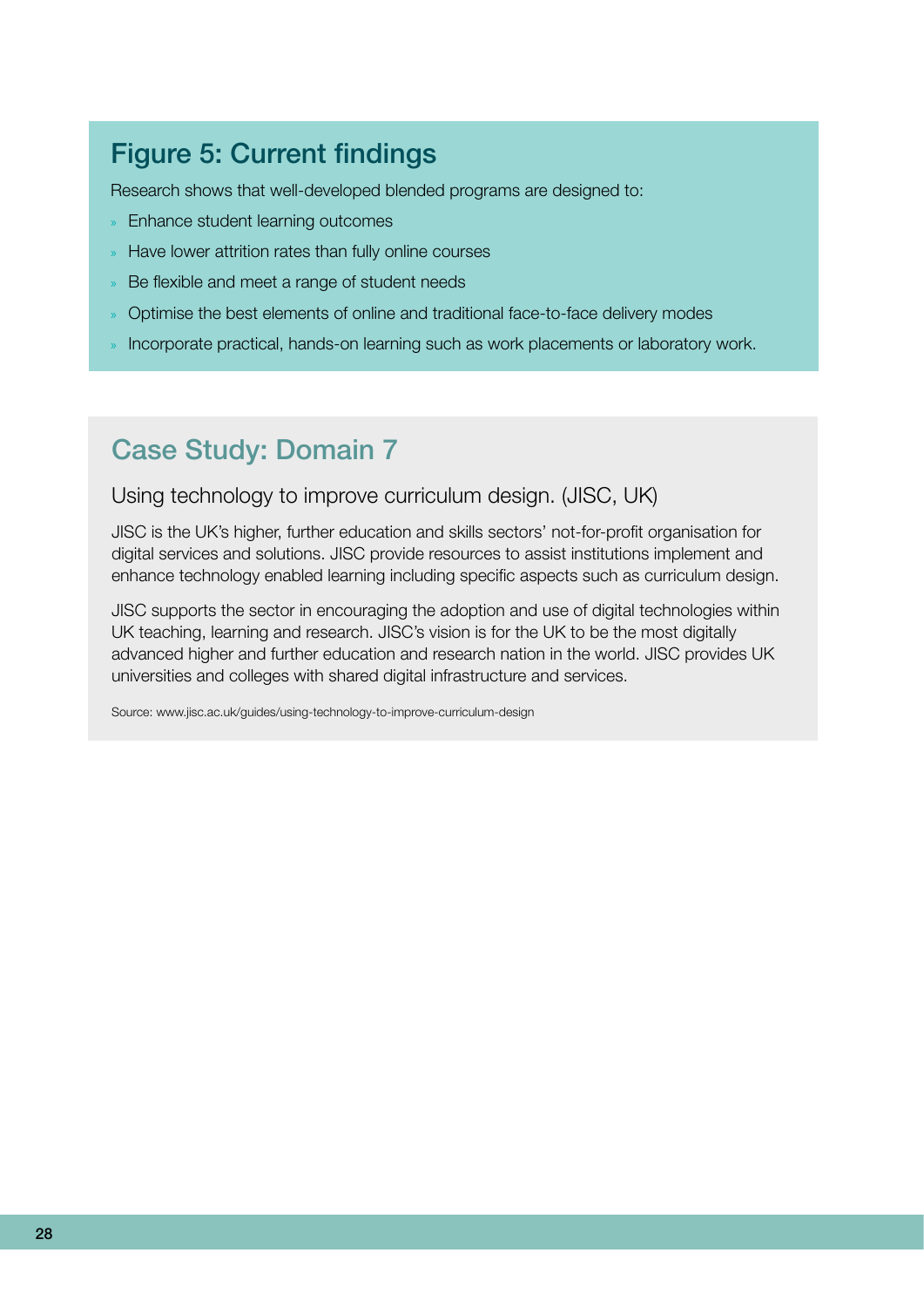## <span id="page-28-0"></span>DOMAIN 8: Assessment and integrity

## Principle

A range of policies and mechanisms ensure that assessment tasks for students studying online are clearly communicated, effectively moderated, and allow opportunities for students to demonstrate the program learning outcomes.

## Research findings

- » Low student participation rates are recorded when collaborative online activities and group projects are not assessed.
- » Assessment guidelines need to manage and support the specific online environment and interactions for group dynamics.
- » Institutions are developing mechanisms, including facial recognition software and key stroke identification features, to minimise cheating.
- » Assessment submission processes include plagiarism detection.
- » Blended learning can incorporate capstone or work experience placements in an intensive mode.
- » Discipline-specific and generic skills, including oral communication and interpersonal skills, can be developed in online and blended environments.

## Focus points

- » Does the institution offer a range of assessments which are aligned to specific learning outcomes and that include discipline-specific and generic skills?
- » Does assessment cumulatively develop learning outcomes and provide students with an opportunity to demonstrate learning outcomes?
- » Are assessment rubrics mapped to program learning outcomes and graduate attributes?
- » Do examination boards (or equivalent) consider online performance data in relation to other cohorts?
- » Do course development committees (or equivalent) approve assessments for online learning?

#### **Evidence**

- » Policies govern online assessments, including academic integrity, moderation and progression.
- » Assessments are mapped against learning outcomes at the program and qualification level.
- » Clear guidelines about the nature of assessments and the grading rubrics are provided to students.
- » Performance data demonstrates online and blended students are attaining suitable levels of achievement.
- » Institutions respond to student feedback and complaints about assessment.
- » Policies and procedures are in place to manage and uphold the integrity of assessment.
- » A rigorous process is in place to monitor and evaluate assessment data for continuous improvement purposes.
- » Assessment activities should utilise the capability of learning technologies.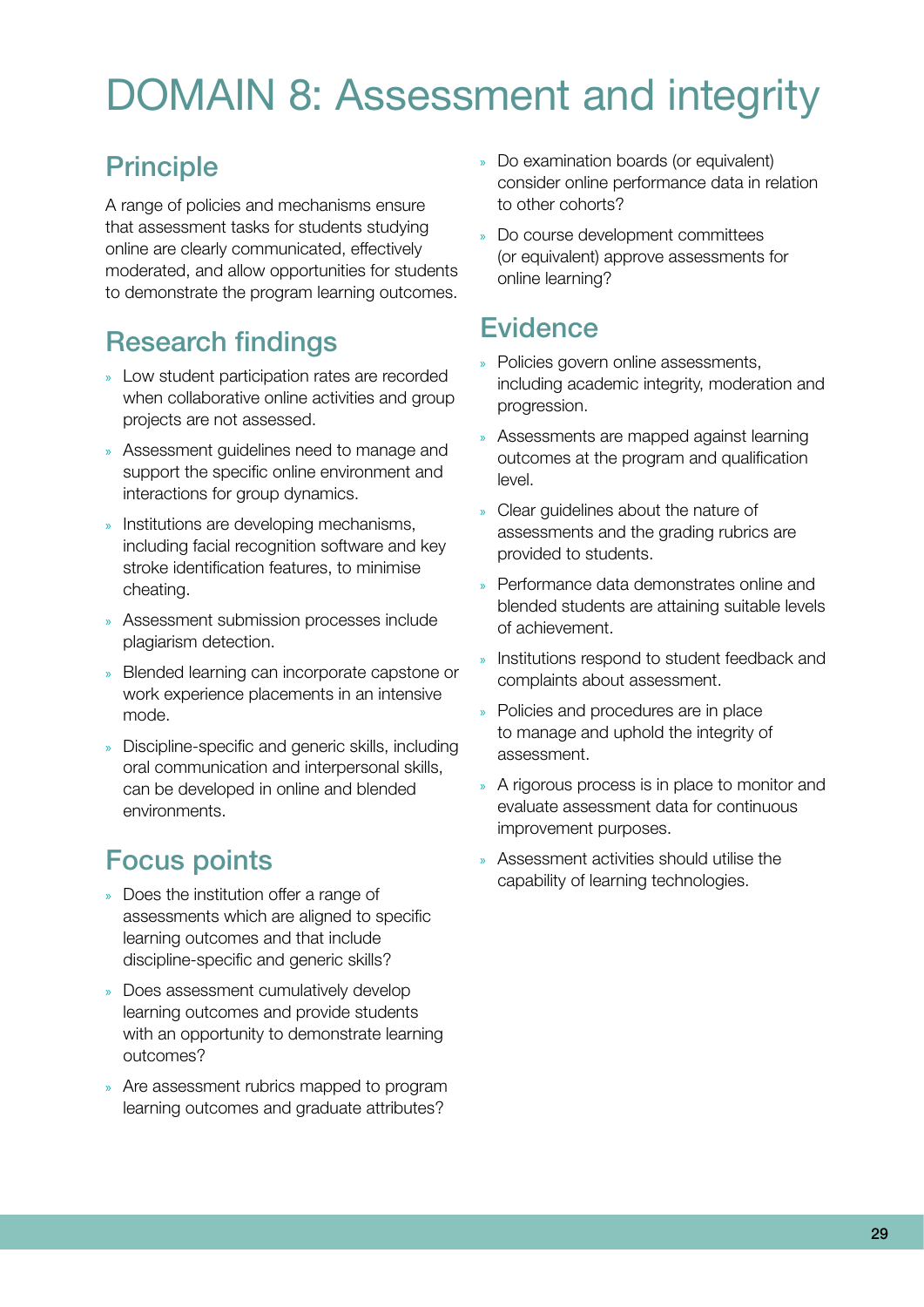### Case Study: Domain 8

#### Assessment equivalency Swinburne University of Technology, Australia

Swinburne University of Technology in Melbourne, Australia, is ranked amongst the top 3% of universities in the world, with over 30,000 students. 25% of its student cohort is studying online via Swinburne Online.

Swinburne online graduates receive the same testamur and are measured by the same learning outcomes as their on-campus counterparts, however to ensure responsiveness and adaptability across different modes of delivery, the university has developed assessment equivalency guidelines. The guidelines, adapted from Cumming's comparability framework (2003), provide a structured approach to ensure equivalence in assessment practices and tasks between on-campus and online delivery.

#### Assessment equivalency guidelines

Assessment tasks may be contextualised for mode of delivery however the following areas must remain identical across on-campus and online delivery:

- 1. The purpose of the assessment task either formative or summative
- 2. The learning outcomes assessed in each assessment task
- 3. The requirement for divergent or convergent thinking
- 4. The weighting of each assessment task
- 5. The word limit for each assessment task
- 6. The requirement to use literature in the assessment task
- 7. The requirement to complete the task individually or as part of a team/group
- 8. The do-ability of the task (e.g. AQF level)

Source: www.swinburneonline.edu.au/how-online-study-works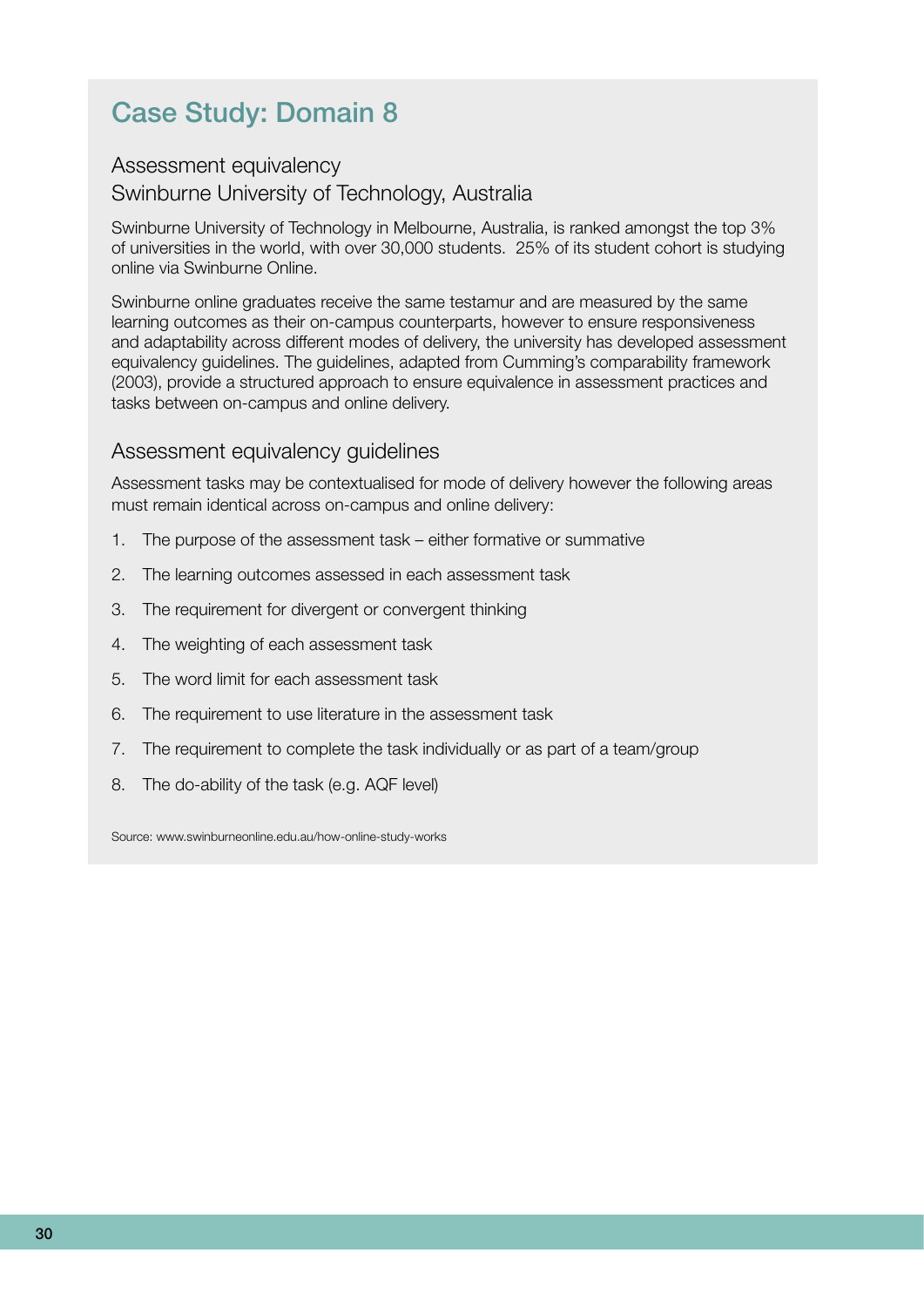#### Resource: Domain 8

#### Online Education Services (OES), Australia

OES was established 'to challenge and advance the online education industry, providing a new student-centric approach to adult education'.

In partnership with various Australian Higher Education Providers, 'OES provides the expertise to create engaging online learning experiences for students who are not catered for by traditional campus-based offerings'.



#### Assessment and Integrity

#### Online Exam Service

OES provides an online exams service. This service is a live supervised online exam, enabling regional and remote students to log in and complete their exams in a convenient location. "Students no longer have to go to an exam location and no supervisors are required – it is all done online."

Source: www.oes.edu.au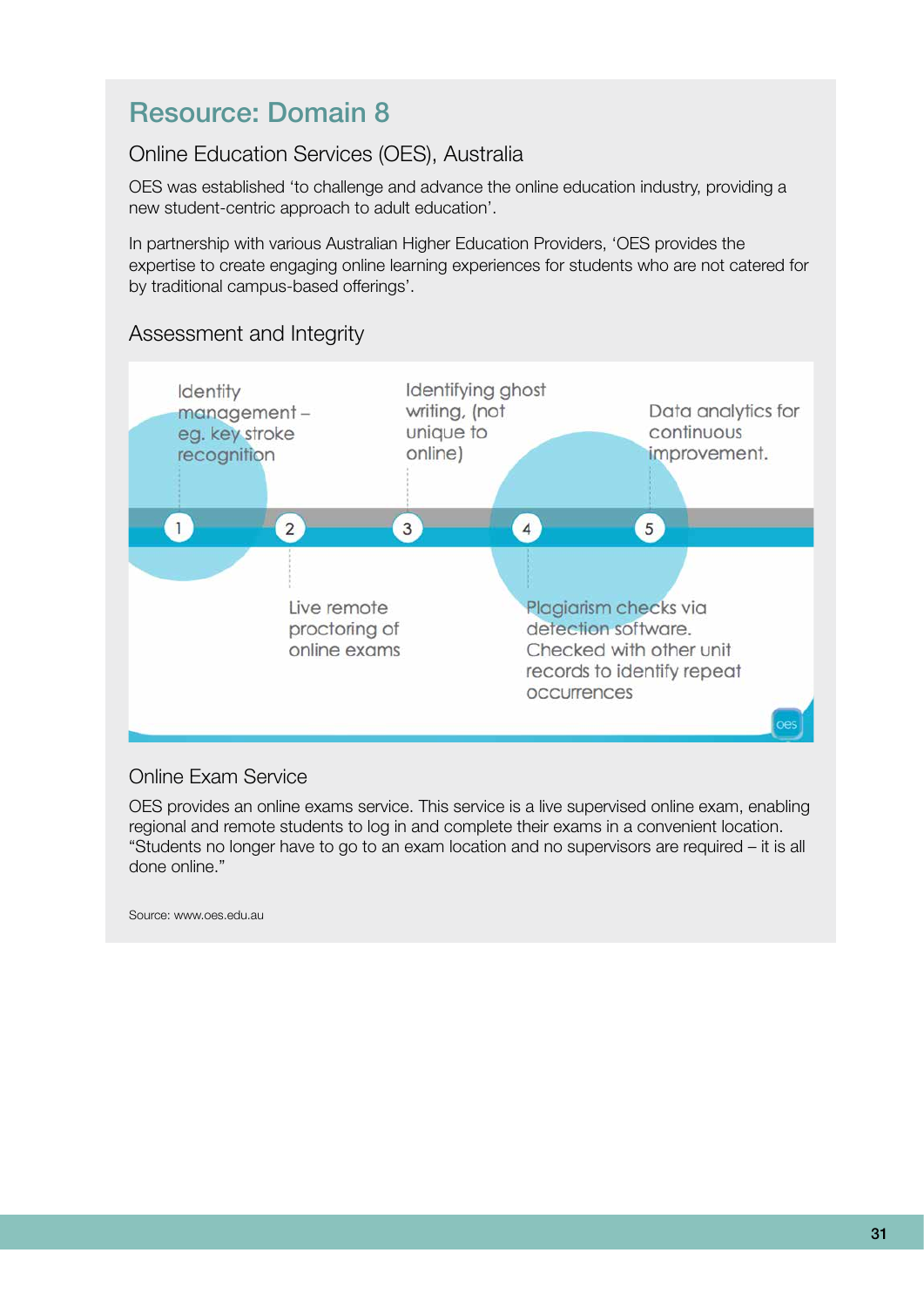## <span id="page-31-0"></span>DOMAIN 9: Learning outcomes

## Principle

Learning outcomes for students studying online are equivalent to face-to-face cohorts for the same qualification level and are assessed with rigour.

### Research findings

- » Learning outcomes are statements that describe what students are expected to know, are able to do, and are able to apply in a range of situations.
- » The learning outcomes for online and blended programs should be equivalent to the outcomes for face-to-face students.
- » Numerous studies demonstrate no inherent barrier to the achievement of learning outcomes for online and blended education.
- » There have been global shifts in quality assurance policy and practice towards student and graduate outcomes which put less emphasis on institutional inputs as a measure of quality.
- » The development of learning outcomes is supported by qualifications frameworks at the domestic or regional level regardless of mode.
- » Measuring learning outcomes for online and blended programs facilitates comparative benchmarking and continuous improvement practices.

## Focus points

- » Are the learning outcomes for online and blended programs clear, accessible and realistic?
- » Are the learning outcomes communicated to prospective students, current students and staff?
- » Are the learning outcomes aligned to a qualification framework, relevant standards, professional accreditation requirements and workforce needs?
- » Do the learning outcomes for online and blended programs encompass specific subject matter knowledge as well as generic skills such as problem-solving, collaborative, communication, analytical and ICT skills?
- Is the development of learning outcomes evident in the curriculum and assessment?
- » Are assessment tasks mapped to each learning outcome?

#### **Evidence**

Student information and/or online handbooks include program learning outcomes.

- » Course development and assessment policies, documentation and processes demonstrate how the learning outcomes were developed.
- » Course content and assessments reference frameworks, standards and other requirements.
- Student performance data is collected, analysed and validated to ensure that each student who graduates has demonstrated the program learning outcomes.
- » Cohort analysis is undertaken to determine the performance and progression of students studying in online and blended environments compared with face-to-face students.
- Benchmarking activities with similar external programs is undertaken to ensure learning outcomes are consistent across the sector.
- » Feedback from graduates and employers demonstrates positive graduate outcomes including employment, professional recognition and further learning.

Figure 6: 'Real world' skills in a virtual classroom details how work-integrated learning can form a component of online education.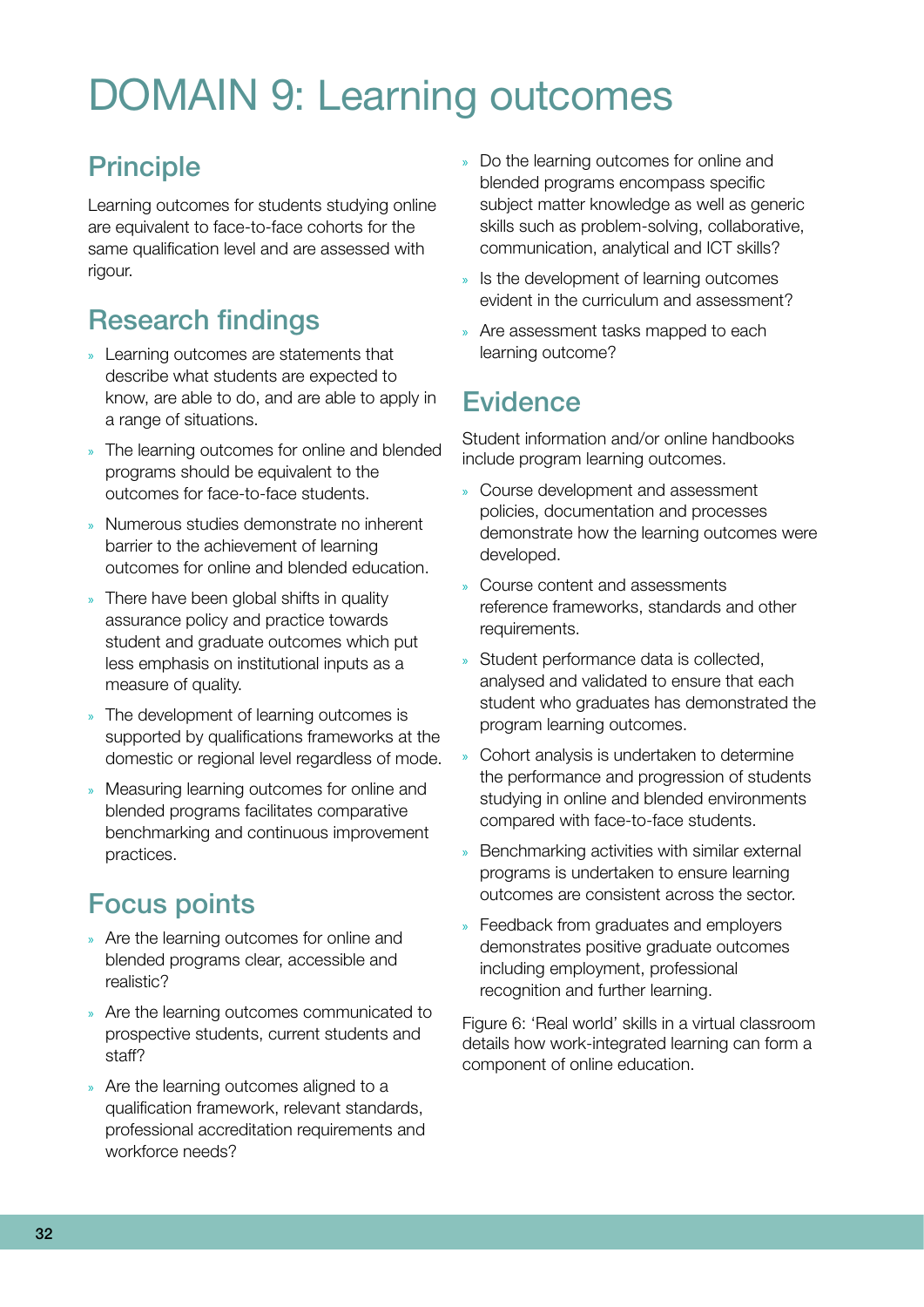### Case Study: Domain 9

#### Japan's integrated QA system and learning outcomes

In Japan, the National Institution for Academic Degrees and University Evaluation (NIAD–UE) evaluates universities against the Standards for Evaluation and Accreditation of Universities. The ten Standards do not consider online or distance learning as distinct aspects of an institution's operations and can be assessed under the Standards framework. For example, Standard 6 Learning Outcomes, does not differentiate between face-to-face or online mode:

#### Learning outcomes

The outcomes, e.g., knowledge, understanding, skills, and attitudes that students are expected to acquire as a result of educational programs. Today, when international trends are shifting away from "teacher-centered education" towards "student-centered education," universities are required to specify explicitly the intended learning outcomes that students are expected to acquire and place more emphasis on "what abilities students will attain as a result of the curriculum" rather than "what the university teaches students." Each learning outcome must be specific and measurable or assessable. It is expected that universities will enhance social accountability through making publicly available the assessment of learning outcomes and the results thereof. In order to fulfill its fundamental mission of developing those who can uphold society in the future, each university is urged to state explicitly the intended learning outcomes for all students for the entirety of their undergraduate programs, regardless of their major fields, to monitor learning outcomes through appropriate methods of measurement, to implement assessments focusing on learning outcomes, and to improve the quality of educational contents and methods so that students may fully achieve the outcomes.

Source: Glossary of Quality Assurance in Japanese Higher Education

## Figure 6: Skills development

Opportunities for online and blended students to undertake work experience or placements and to develop oral communication skills can be provided through a range of design options including course structure and assessment.

For example:

- » Blended programs can incorporate a face-to-face component during the program for work experience, research projects or a capstone experience.
- » Online learning environments can bring distance learners and instructors together to develop interview skills, oral communication and presentation skills and other collaborative activities.
- » Often students are undertaking the theoretical components of a course online, and the applied components of the course are conducted either face-to-face or by completing a work integrated learning component of the course. For example, an Education degree at Swinburne Online can be undertaken 'with a combination of practical experience via onthe-job placements coupled with flexible, online theoretical study.'

Source: swinburneonline.edu.au/online-courses/education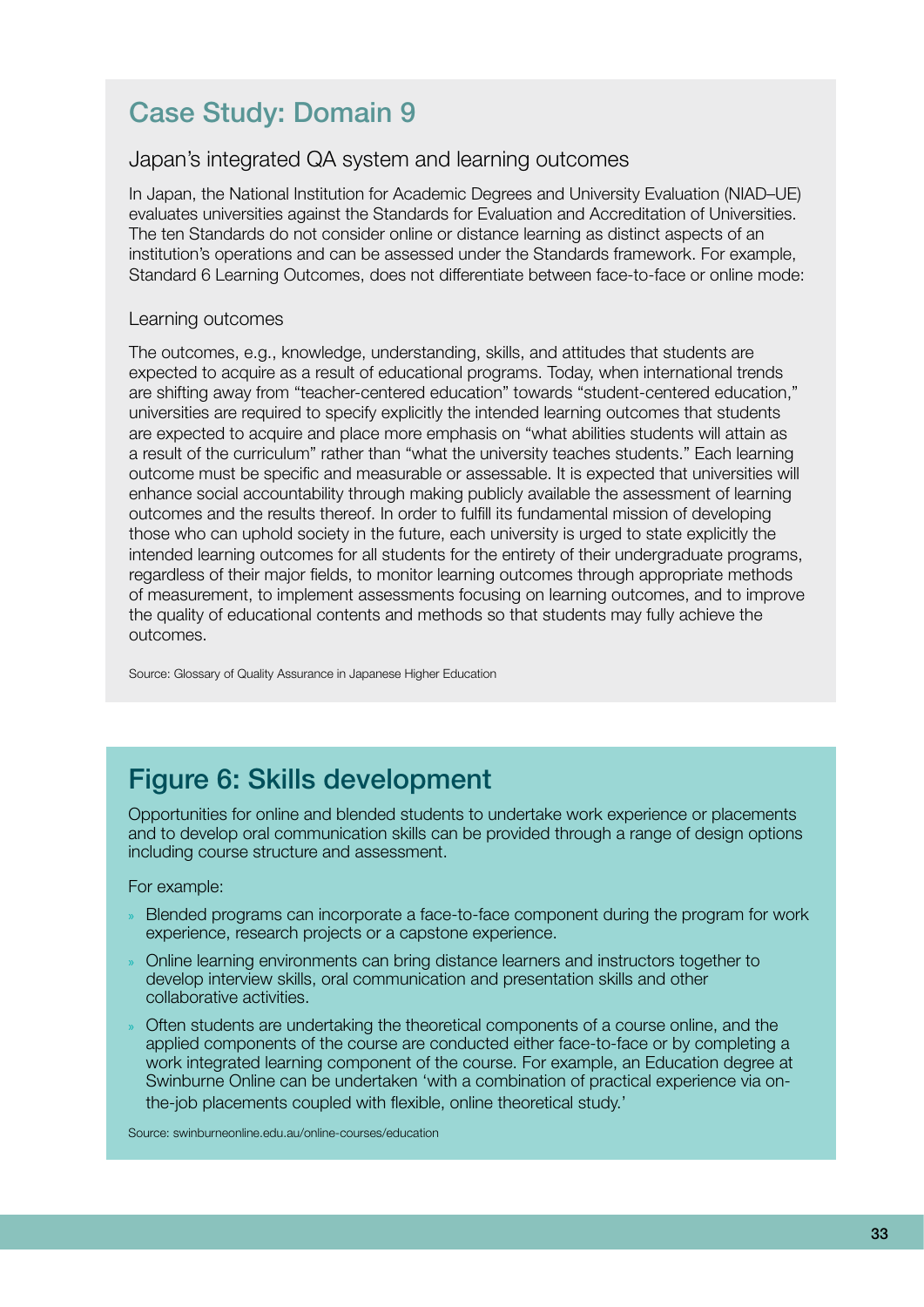## <span id="page-33-0"></span>Conclusion

This toolkit provides a starting point for the quality assurance of online education for those APEC economies seeking to develop a framework. Furthermore, it can be used as a platform for regional cooperation in the assurance of online education. It establishes a range of criteria that can help quality assurance agencies assess online and blended programs.

Institutions that take an integrated approach to quality assurance can also use the criteria to refine their key performance indicators and improve the standard of online education they deliver. This is because the toolkit provides an important evidence base for reporting and assessment. In short, it helps institutions to measure the quality of their online and blended programs.

The toolkit has been developed to promote a culture of quality within the global education sector. To establish and develop a culture of quality, economies and institutions alike need to define and implement quality assurance mechanisms.

For this to occur, key questions need to be asked:

- » How do quality frameworks integrate the assurance of online learning?
- » How do quality assurance agencies assess online programs?
- » How do institutions benchmark online programs?



Culture is more than a series of mechanisms. It is a mindset that is crafted by leaders and driven by organisational practices. This toolkit poses questions in order to provoke conversation among leaders. The next step is for them to tailor the answers to their needs.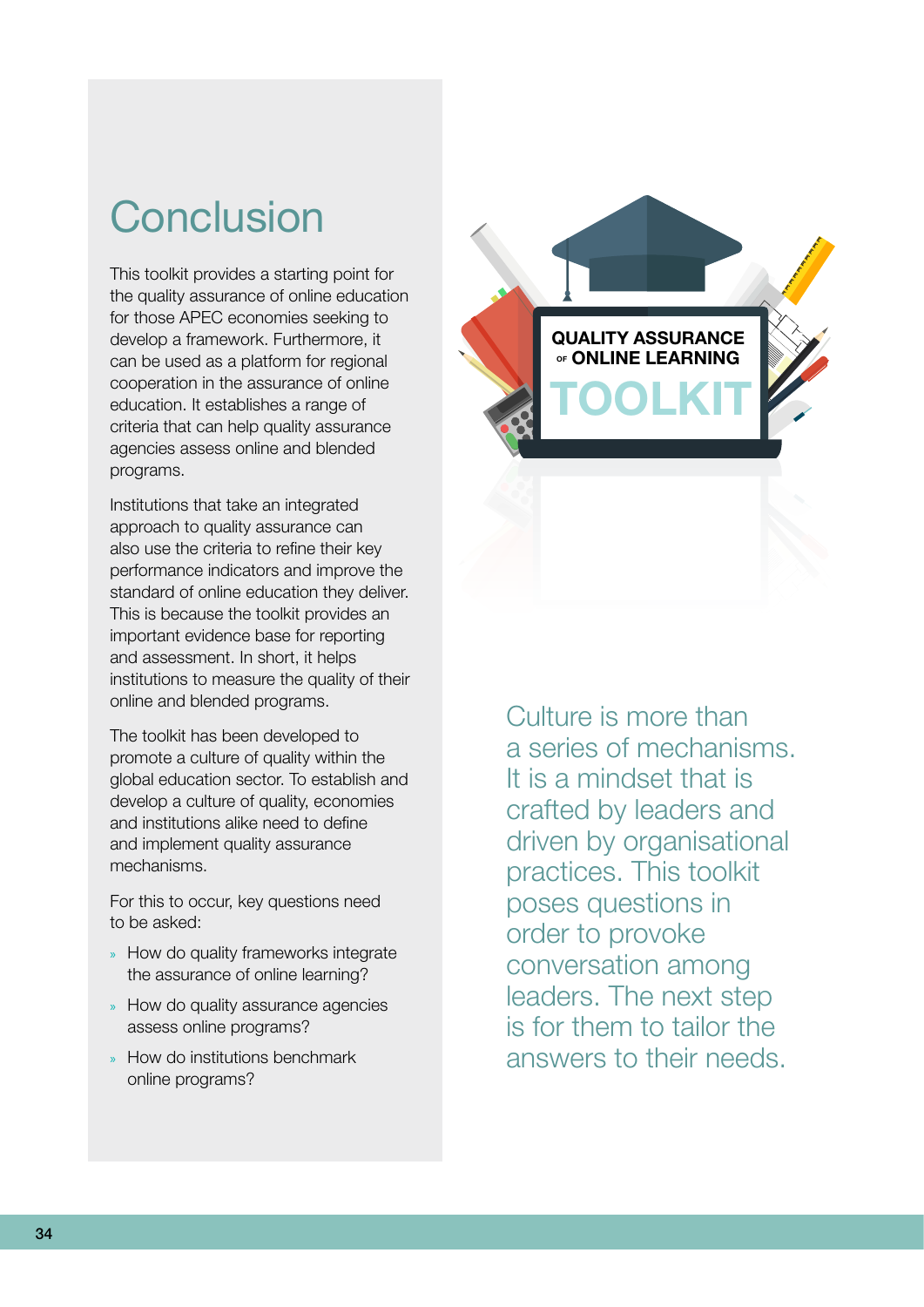## <span id="page-34-0"></span>**Resources**

ACODE 2014 Benchmarks for technology enhanced learning Canberra http://www.acode. edu.au/pluginfile.php/579/mod\_resource/ content/3/TEL\_Benchmarks.pdf

Altbach P G, L Reisberg et al 2009 Trends in global higher education: Tracking an academic revolution, Boston College, Center for International Higher Education

Allen I E and Seaman J 2013 Changing course: Ten years of tracking online education in the United States, Babson Park MA, Babson Survey Research Group

APQN 2008 Quality assurance arrangements in higher education in the broader Asia-Pacific region, Australia: Asia Pacific Quality Network http://www.aei.gov.au/AEI/ GovernmentActivities/BrisbaneCommunique/ Quality\_Assurance\_pdf

Asian Development Bank 2011 Higher education across Asia: An overview of issues and strategies, Mandaluyong City: Asian Development Bank

ASEAN University Network 2014 ASEAN Credit Transfer System, retrieved 17 March 2014 http://acts.ui.ac.id/

Australian Communications and Media Authority 2015 Communications report 2013–14 series: Report 1 – Australians' digital lives, Canberra: Commonwealth of Australia.

Basak S, Wotto M, Bélanger P 2016 A Framework on the Critical Success Factors of E-Learning Implementation in Higher Education: a review of the literature

Bernard et al 2004 How Does Distance Education Compare to Classroom Instruction? A Meta-Analysis of the Empirical Literature

Christensen C M, Horn M B, Caldera L and Soares L 2011 Disrupting College: how disruptive innovation can deliver quality and affordability to postsecondary education, Center for American Progress, Innosight Institute http://eric.ed.gov/?id=ED535182

Cummings R J 2003 Equivalent assessment: Achievable reality or pipedream, paper presented at the ATN 2003 Education and Assessment Conference, Adelaide

Dziuban C, Hartman J and Moskal P 2004 Blended Learning, EDUCAUSE Center for Applied Learning http://net.educause.edu/ir/ library/pdf/ERB0407.pdf

Eaton J S 2016 Quality, E-Learning and Alternative Providers of Higher Education in Cross-Border Higher Education and Quality Assurance Rosa M J, Sarrico C, Tavares O & Amara A (eds) Issues in Higher Education series, Palgrave McMillan UK

ESG 2015 Standards and Guidelines for Quality Assurance in the European Higher Education Area, Brussels

Edgecombe N, Cormier M, Bickerstaff S, Barragan N 2013 Strengthening developmental education reforms: evidence on implementation efforts, Scaling Innovation Project, CRCC Working Paper No. 61

E-learning Quality Model The Swedish National Agency for Higher Education

Ewan C 2016 Salient issues for TEQSA arising from 'Higher Education Standards in a Disaggregated Learning Environment' unpublished excerpt from OLT Report May 2016

Gonzalez-Pose P 2015 Global perspectives on the recognition of higher education qualifications, presentation at the Council for Higher Education Accreditation International Quality Group annual meeting, Washington DC

Grifoll J, Huertas E et al 2010 Quality Assurance of E-learning, Helsinki, Finland

Howland J L, Jonassen D H and Marra R M 2012 Meaningful learning with technology Pearson, NJ

Huisman J, Adelman C, Hsieh C C, Shams F and Wilkins S 2012 'Europe's Bologna process and its impact on global higher education' in Deardorff D K, de Wit H, Heyl J D & Adams T (eds) The SAGE Handbook of International Higher Education Thousand Oaks: Sage Publications (pp. 81–100)

Iwata J 2013 'A new era of learning efficacy on a planet of smarter systems' in Barber M and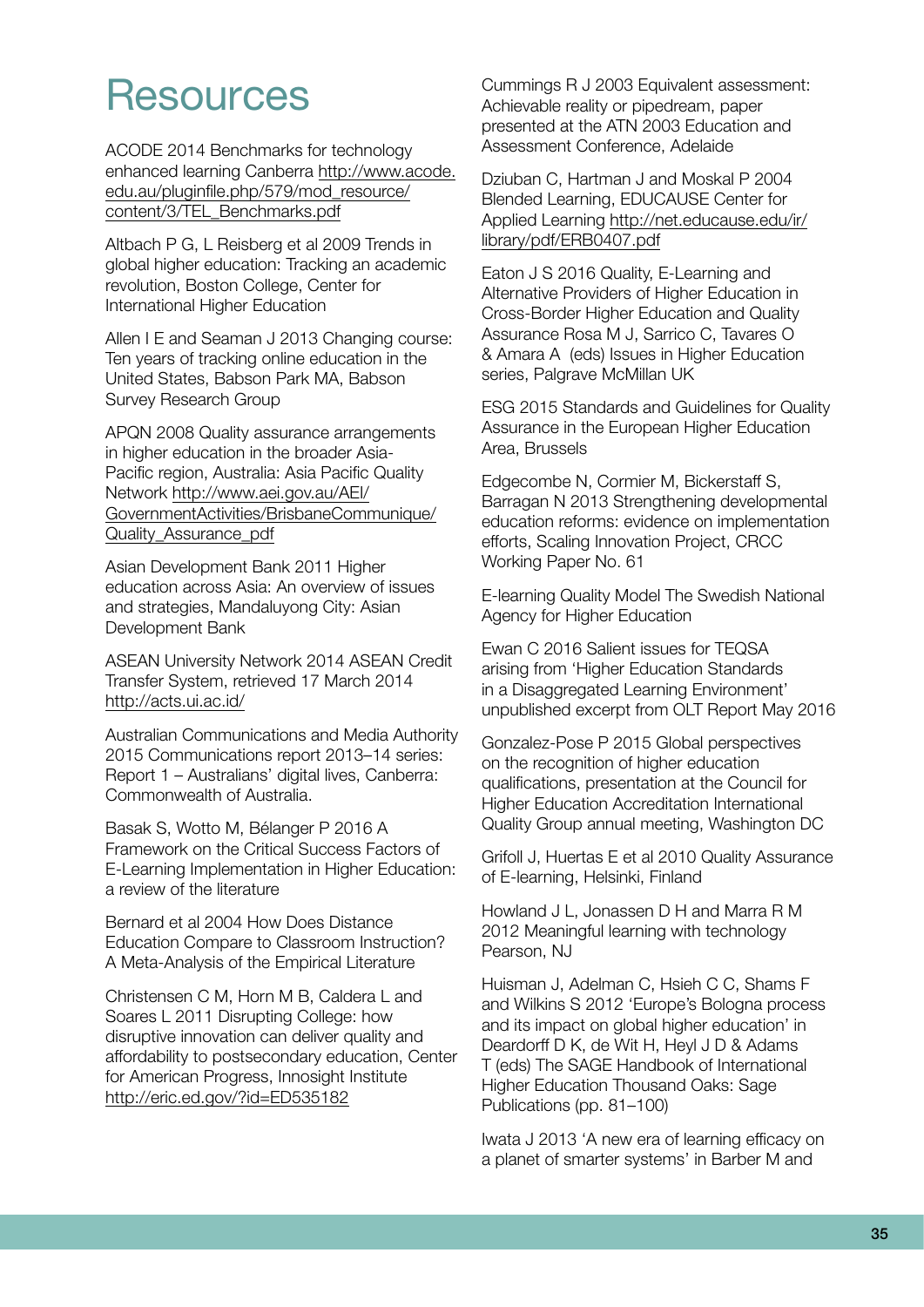Rizvi S (eds) Asking more: The path to efficacy Pearson, London pp. 23–27

Jenkins J 2000 'Training teachers for a connected environment' in Open Praxis 2 (pp. 8–14)

Jung I S 2005 'A review of policy and practice in virtual education: In the context of higher education in S. Korea' in Educational Studies 47 (pp. 111–123)

Jung I and Latchem C 2012 Quality assurance and accreditation in distance education and e-learning

Hanna D 2003 'Building a leadership vision: 11 strategic challenges for higher education' Educause Review, July/August

Khan B H 2001 'A framework for Web-based learning' in B H Khan (Ed) Web-based training Englewood Cliffs, NJ: Educational Technology **Publications** 

Kirkpatrick, D L 1994 Evaluating training programs: the four levels, San Francisco, Berrett-Koehler

Kristoffersen D 2015 Regulation and quality assurance of online education, paper given at the Educating Online in South East Asia regional workshop, Kuala Lumpur

Lapsley R et al 'Is Identical Really Identical? An Investigation of Equivalency Theory and Online Learning' in Journal of Educators Online 5.1 (2008): n1

Latchem C 2012 Quality assurance toolkit for open and distance non-formal education, Commonwealth of Learning

Latchem C 2016 Open and Distance Learning Quality Assurance in Commonwealth Universities: a report and recommendations for QA and accreditation agencies and higher education institutions, Commonwealth of Learning

Lim C P, Chai C S and Churchill D 2010 Leading ICT in Education Practices: A Capacity-Building Toolkit for Teacher Education Institutions in the Asia-Pacific, Microsoft, **Singapore** 

McNaught C 2001 'Quality assurance for online courses: from policy to process to

improvement?' proceedings of Meeting at the crossroads, Ascilite, Melbourne 2004: www.ascilite.org.au/conferences/melbourne01/ pdf/papers/mcnaughtc.pdf

Malaysian Qualifications Agency 2013 Code of practice for open and distance learning Petaling, Jaya

Miller G, Benke M, Chaloux B, Ragan L and Schroeder R 2014 Leading the e-learning transformation of higher education: meeting the challenges of technology and distance education, Sterling, Virginia: Stylus Publishing, LLC in association with the Sloan Consortium

Murray J 2013 Quality Assurance in Qualifications Frameworks: an issues paper, Quality and Qualifications Ireland and the European Commission

OECD 2012 Education at a Glance, OECD Publishing. http://dx.doi.org/10.1787/eag\_ highlights-2012-en

Oliver, R 2001 Assuring the Quality of Online Learning in Australian Higher Education in Wallace M, Ellis A and Newton D (eds) proceedings of Moving Online II Conference, Lismore: Southern Cross University (pp. 222–231)

Ossiannilsson E 2012 Benchmarking e-learning in Higher Education: lessons learned from international projects, doctoral dissertation, University of Oulu Graduate School, University of Oulu, Finland: http://herkules.oulu.fi/ isbn9789526200415/isbn9789526200415.pdf

Ossiannilsson E, Williams K, Camilleri A F and Brown M 2015 Quality Models in Online and Open Education around the Globe: State of the Art and Recommendations, ICDE Report Series

Redpath, L 2012 'Confronting the Bias Against On-Line Learning' in Management Education Academy Of Management Learning and Education, 11(1) (pp. 125–140)

Rekkedal, T and Qvist-Erksen, S 2004 'Student Support – a Critical Factor for Success' in Design and Evaluation of an Integrated Student Support System for E-learning

Salmon G, 2014 'Learning Innovation: A Framework for Innovation' in European Journal of Open, Distance and e-Learning vol. 17, no. 2